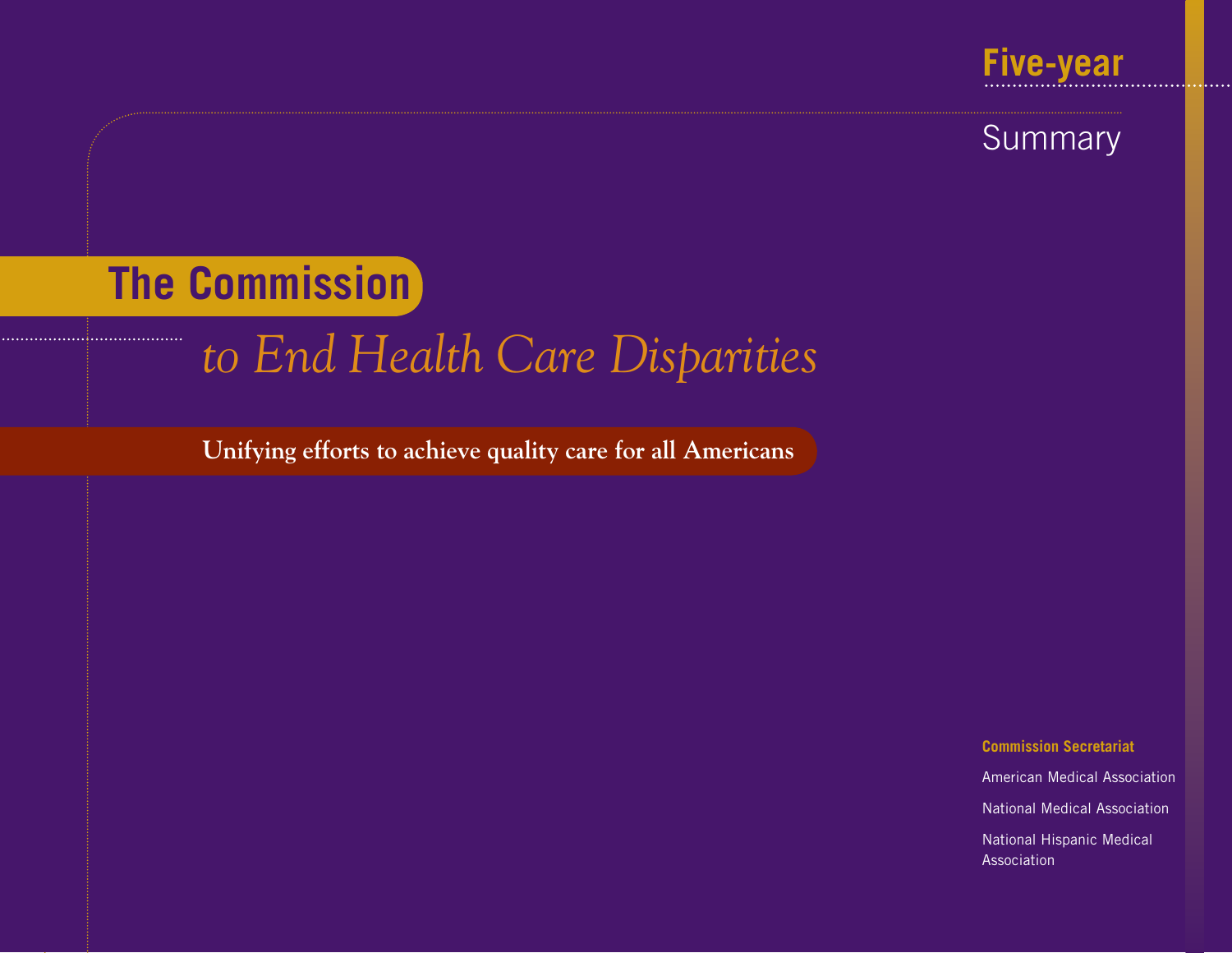# The Commission to End Health Care Disparities Table of Contents Table of contents

#### **Key initiatives and milestones**



Program

#### **2 Five-year summary**

- **2** Commission roots linked with *Healthy People 2010*
- **3** Efforts gain momentum
- **5** Physicians call on peers to take action
- **8** Organized medicine responds to the call for action
- **9** Uniting efforts, the commission is called to order
- **11** Moving forward

**2008** AMA apology to the NMA

- **12** Commission's ripple effect
- **15** Making amends
- **16** Current efforts
- **18 Future directions**
- **19 Resources**
- **20 Member and affiliated organizations**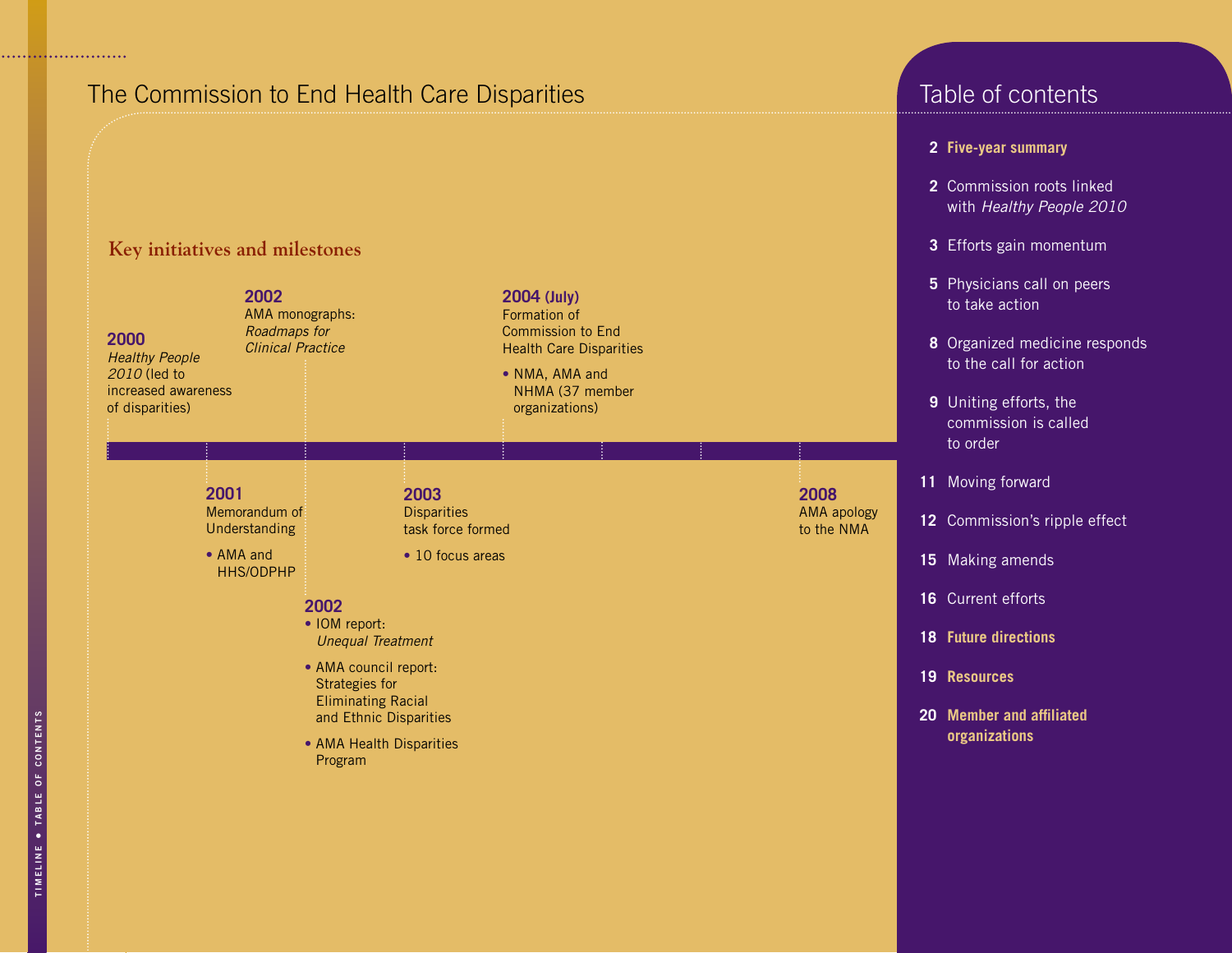### A message from the commission leaders

#### **National Medical Association American Medical Association National Hispanic Medical Association**

Established five years ago by the American Medical Association and the National Medical Association, and with the National Hispanic Medical Association joining soon thereafter, the Commission to End Health Care Disparities was formed to address disparities in health care and in response to the Institute of Medicine's report *Unequal Treatment: Confronting Racial and Ethnic Disparities in Health Care.* 

The Commission to End Health Care Disparities has thrived over the past five years. Representing physicians and other health care providers, our commission members and member organizations are committed to ending health care disparities by providing concrete initiatives and programs that achieve goals in the areas of data collection (both patient and physician), provider education, policy and advocacy, and work force. This five-year summary provides an update on the commission's activities to help invigorate national efforts to end health care disparities.

Commission efforts continue to make a national impact. Racial and ethnic disparities are a barrier to quality health care for all Americans, and it is imperative that action to eliminate these disparities be consistent and sustainable.







**Nancy H. Nielsen, MD, PhD Sandra Gadson, MD**

**Elena V. Rios, MD, MSPH**

We hope this report will inspire you to learn more about the commission and join the effort to eliminate disparities. Only by working together can we improve the quality of care for everyone.

Nancy H. Nielsen, MD, PhD

Co-chair, Commission to End Health Care Disparities President, American Medical Association

Sandra L. Gadson, M.D.

Sandra Gadson, MD Co-chair, Commission to End Health Care Disparities Past President, National Medical Association

Elena V. Rios, MD, MSPH President and CEO, National Hispanic Medical Association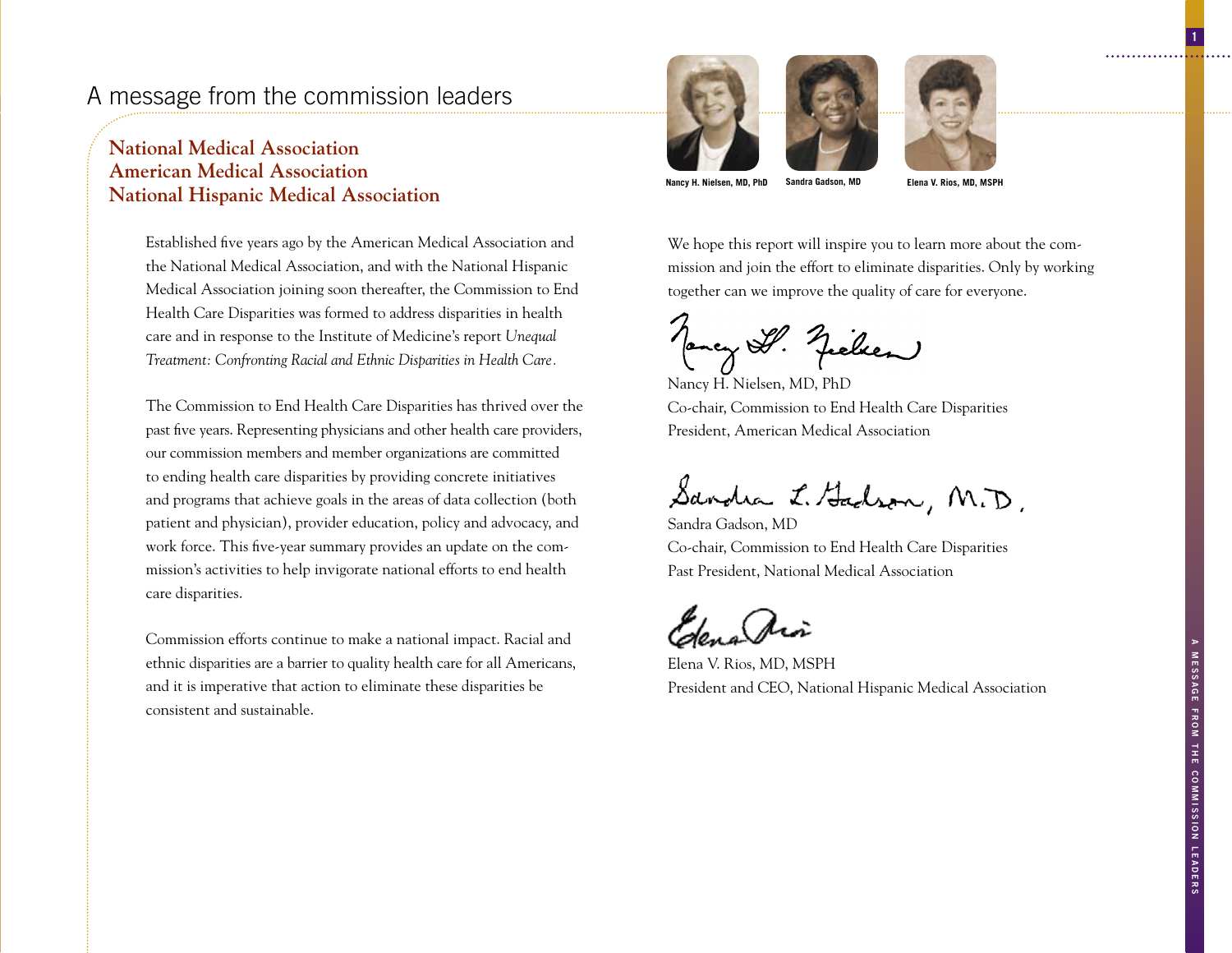# Five-year summary

Representing five ambitious years, 2009 marks the fifth anniversary of the formation of the Commission to End Health Care Disparities. Since its inception, the commission has achieved several early objectives, including the development of workshop training to help physicians not only understand the impact of health care disparities but also improve communications with diverse patient populations. It has been no small task to accomplish so much in so short a time, particularly in such a complex and often misunderstood area of health care. It is helpful to look back at how the commission was formed to fully appreciate where the commission stands today and how its members are working to ensure future progress.

#### **Commission roots linked with** *Healthy People 2010*

The Commission to End Health Care Disparities held its first formal meeting in San Diego on July 30, 2004. Prior to this meeting, the commission went through a developmental stage for several years, beginning in 2000 when the U.S. Department of Health and Human Services (HHS) launched *Healthy People 2010* (HP 2010). With a set of more than 400 national health objectives, HP 2010 had two broad goals: to improve the overall health status of Americans, and to eliminate racial and ethnic health care disparities. Explicit in this effort was the need to address disparities in access to health care and in the quality of health services delivered to at-risk communities.

The enormous task of meeting these goals prompted officials from HHS to reach out to a variety of professional groups in the public and private

> **Thomas A. Mason, MD, of Near North Health Services, a founding member of the Alliance for Chicago Community Health Services, has used measures from the AMA-convened Physician Consortium for Performance Improvement® in an electronic health record system for more than five years to improve the care of vulnerable, underserved populations in the Chicago area**

sectors to help mobilize action. Among these groups was the American Medical Association (AMA). HHS officials said the AMA was ideally positioned to bring national leadership to initiatives in disease prevention and health promotion while working to eliminate health care disparities. In December 2000, former AMA President Randolph Smoak Jr., MD, and former U.S. Surgeon General David Satcher, MD, PhD, signed the first Memorandum of Understanding (MOU) between the AMA and the HHS Office of Disease Prevention and Health Promotion (ODPHP) in support of HP 2010.

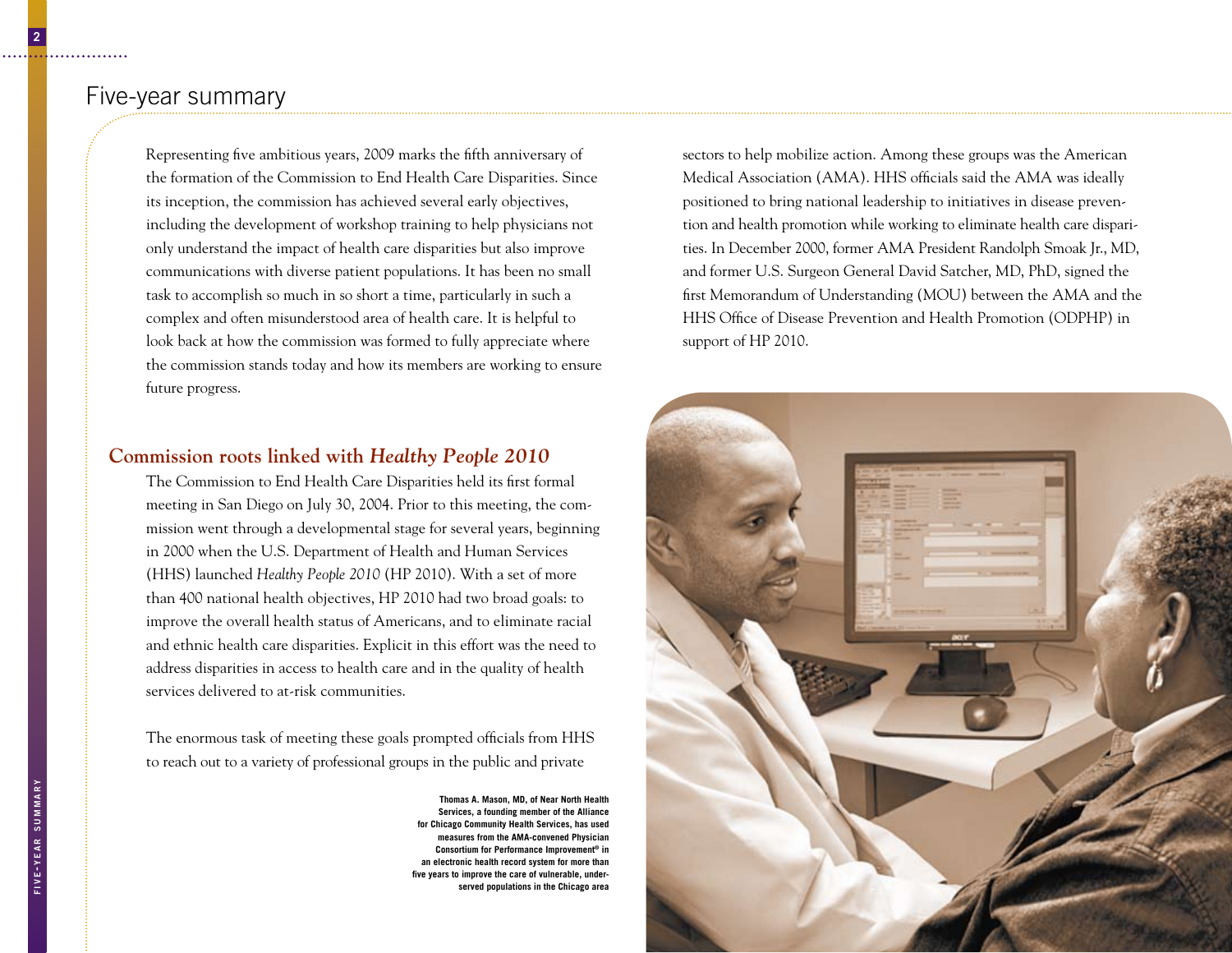In signing this historic memorandum, the AMA agreed to raise physicians' awareness of disparities and the importance of understanding culturally competent health care and health literacy. The AMA made a commitment not only to help educate practicing physicians but also to work with state medical societies, medical schools, medical students and policymakers to close the gaps in existing health disparities. In 2001 the AMA hired a senior scientist in its Medicine and Public Health unit specifically to coordinate activities in support of the MOU. Almost immediately, the AMA and ODPHP engaged in discussions on the importance of bringing together the state, county and specialty medical societies represented in the AMA House of Delegates to address HP 2010 goals, including the elimination of health disparities.

Partnerships between the AMA and other organizations to develop programs to educate physicians about disparities followed. Early AMA efforts included working with the U.S. Centers for Disease Control and Prevention Task Force on Community Preventive Services, partnering with the University of Illinois and the Chicago Medical Society to plan a conference addressing health disparities in Chicago, and serving in a liaison role on the Institute of Medicine (IOM) panel on ensuring the health of the public in the 21st century.

#### **Efforts gain momentum**

By 2002 viable strategies and organizational efforts to tackle disparities were gaining momentum. The AMA became co-sponsor of an initiative launched by the Henry J. Kaiser Family Foundation and the Robert Wood Johnson Foundation to heighten physicians' awareness of disparities in health care, beginning with cardiac care. Collaboration between the AMA and HHS also produced *Roadmaps for Clinical Practice*, a series of primers and monographs designed to help physicians and other health professionals develop strategies to eliminate disparities by integrating disease prevention and health promotion into routine medical care.

While the AMA and other organizations continued to focus attention on health care disparities, the IOM, as mandated by Congress in 1999, compiled an expansive report on racial and ethnic disparities in health care. When the report, *Unequal Treatment: Confronting Racial and Ethnic Disparities in Health Care*, was published in 2002, its findings alarmed many health care professionals.

*Unequal Treatment* documented the existence of racial and ethnic health care disparities, even when insurance status, age, income and illness severity were taken into account. The report noted that health care disparities occur in a broader context of discrimination that persists in many aspects of American society. Within the health care system, *Unequal Treatment* pointed to such organizational factors as costcontainment incentives that may limit services, low-cost health plans with restrictions on spending as well as services that may disproportionately enroll more minorities, and inadequate translation services that create disparate health care environments.

*Unequal Treatment* also suggested that although health professionals dedicate themselves to providing the highest quality of care possible to every patient, they also might harbor unconscious biases and stereotypes that affect their decision-making and attitudes toward minority patients. For example, the report cited a study published in the *New England Journal of Medicine* in 1999 that revealed physicians were significantly less likely to refer black women for cardiac catheterization than black and white men and white women, even when they had the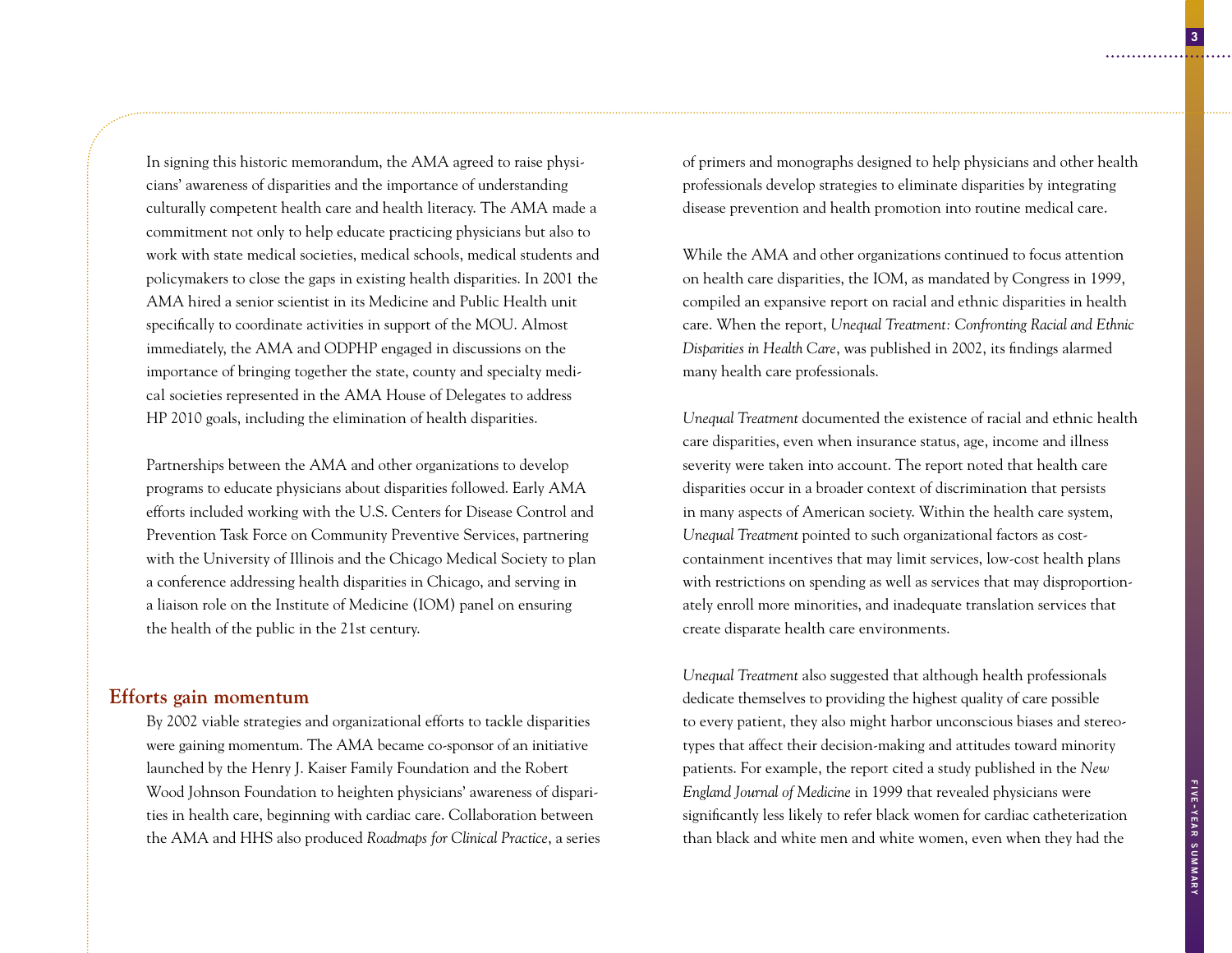same symptoms. In a proactive response to the IOM's report, the AMA Council on Scientific Affairs—now named the AMA Council on Science and Public Health—prepared a report entitled *Racial and Ethnic Disparities in Health Care* for review by AMA House of Delegates (HOD) in 2002. The report defined disparities in health care as "racial and ethnic differences in the quantity or quality of health care that are not due to clinical needs, patient preferences, or the appropriateness of the intervention."

The AMA report explored the long history of studies documenting disparities in health status and health care. Specifically, it noted racial and ethnic disparities in morbidity and mortality from a number of diseases, including heart disease, stroke, cancer, diabetes, asthma and HIV/AIDS. The report also noted an important distinction: In addition to having higher disease-specific morbidity and mortality rates, racial and ethnic minorities receive "lower quality and intensity" of health care and diagnostic services—including mental health care, rehabilitation services, long-term care and pain management—compared with non-Hispanic whites.

In 2002 the Commission to End Health Care Disparities reached a milestone. Based on the AMA Council on Science and Public Health report, the AMA-HOD voted to support creation of a health disparities program within the AMA's Medicine and Public Health unit. The program's staff would be instrumental in guiding the implementation of future initiatives, eventually leading to the establishment of today's commission.

Also in 2002, the AMA-HOD approved a resolution that asked the AMA to make the elimination of racial and ethnic disparities in health care a high-priority issue. Combined with the growing attention to the issue of health care disparities, the resolution acted as a catalyst in establishing an early framework for the commission. During a meeting, national experts and AMA representatives joined to delineate a more specific direction for the AMA in its work to eliminate health care disparities. This group advised the AMA to focus on four main areas:

- Study health system opportunities for and barriers to eliminating health care disparities.
- Raise awareness of disparities within the profession and advocate for equity in payment across health plans.
- Increase minority representation within the profession.
- Equip physicians as leaders in addressing disparities in health care through the development and promotion of tools and training.

Discussions during this meeting shaped the early development of the AMA's health disparities program as well as ongoing AMA initiatives in clinical quality improvement, ethics and other areas. These initiatives included participation on an HHS committee addressing disparities in treatment of tuberculosis in the southeastern United States; collaboration with the American Hospital Association to develop a uniform framework for collection of health care data by race, ethnicity and primary language; collaboration with the IOM of Chicago to convene a conference exploring solutions to health disparities in that city; and creation of the AMA Ethical Force Program to improve patient-centered communication for vulnerable populations.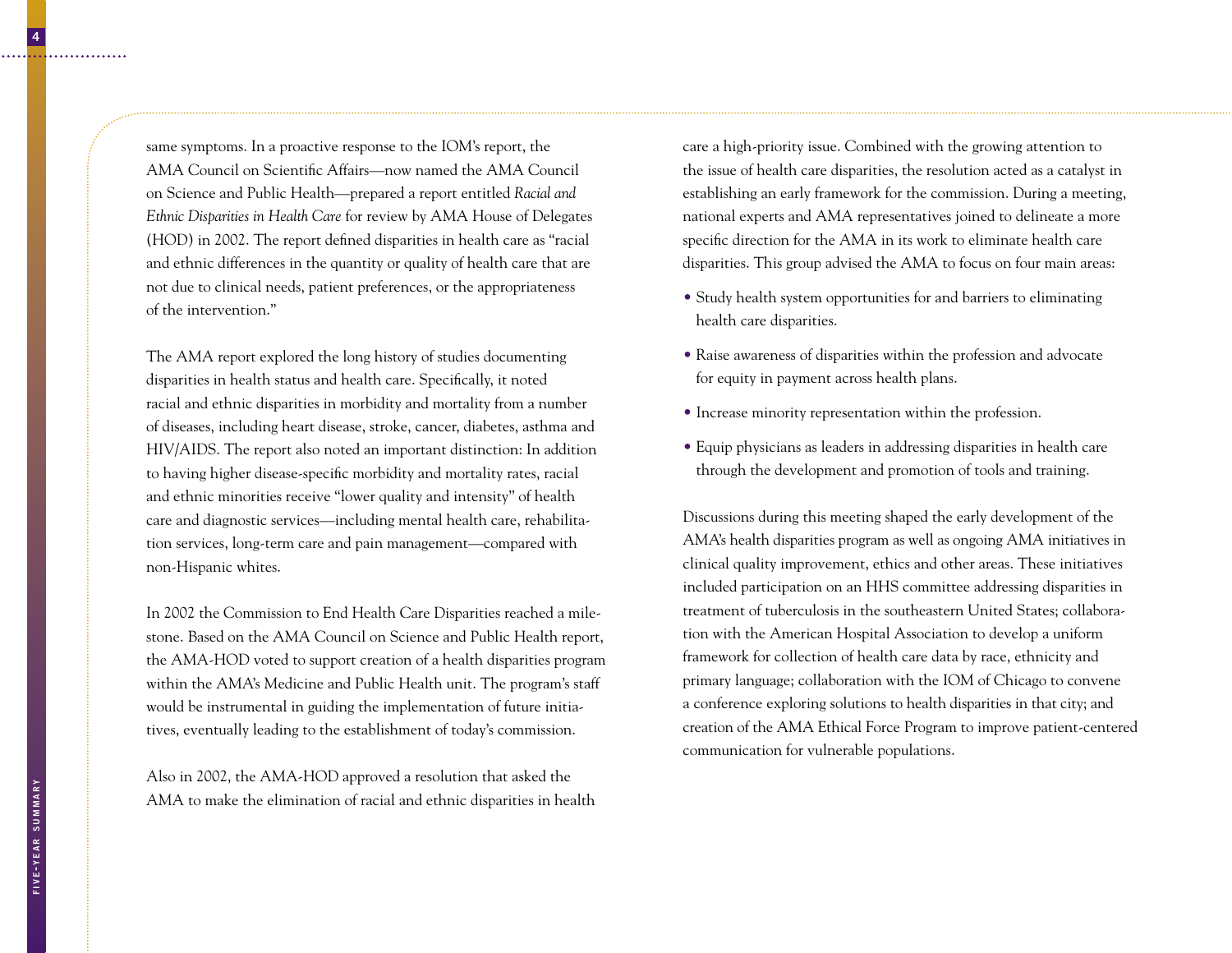#### **Physicians call on peers to take action**

In 2003 the AMA-HOD approved an AMA Board of Trustees report— Strategies for Eliminating Racial and Ethnic Disparities—which directed the AMA to intensify its work in eliminating health care disparities by working with public health agencies and other appropriate organizations to increase medical student, resident physician and practicing physician awareness of disparities and of professional obligations to reduce them.

A major step toward achieving those goals and the eventual formation of the Commission to End Health Care Disparities took place Oct. 7, 2003, when the AMA convened a meeting of the Task Force on Disparities in Health Care, which included leaders from 25 state medical associations and national medical specialty societies. This meeting was the culmination of efforts that began with the early work under the MOU supporting the goals of HP 2010. During the meeting, John C. Nelson, MD, MPH, who then was president-elect of the AMA, emphasized the moral and ethical obligations of all physicians to take action to end health care disparities.

The task force heard presentations from a panel of experts who summarized key areas in eliminating health care disparities. Risa Lavizzo-Mourey, MD, MBA, president of the Robert Wood Johnson Foundation, discussed the importance of collecting and reporting data on access to health care and utilization of health care services by patients' race, ethnicity, socioeconomic status and, if possible, primary language. Georges Benjamin, MD, executive director of the American Public Health Association, explained that comprehensive, high-quality care could help achieve the elimination of health care disparities and pointed to the need for new tools that

> **Matthew K. Wynia, MD, MPH, director of the AMA Institute for Ethics, addressing middle school students during a Doctors Back to School visit**

would help patients and their physicians engage in candid discussions about care and treatment options. Marsha Lillie-Blanton, DrPH, vice president of the Kaiser Family Foundation, described some of the causes of disparities and ways for physicians to address them, while Helen Burstin, MD, MPH, then director of the Center for Primary Care Research at the Agency for Healthcare Research and Quality, discussed ways to reduce health system factors that contribute to disparities.

For some task force members, the presentations were eye-openers into the pervasiveness of health care disparities and the extensive amount of work needed to eliminate them. The speakers' messages reinforced what some in the group already knew: One of the group's biggest challenges would be making physicians aware of disparities that exist in their own practices or the facilities in which they provide patient care.

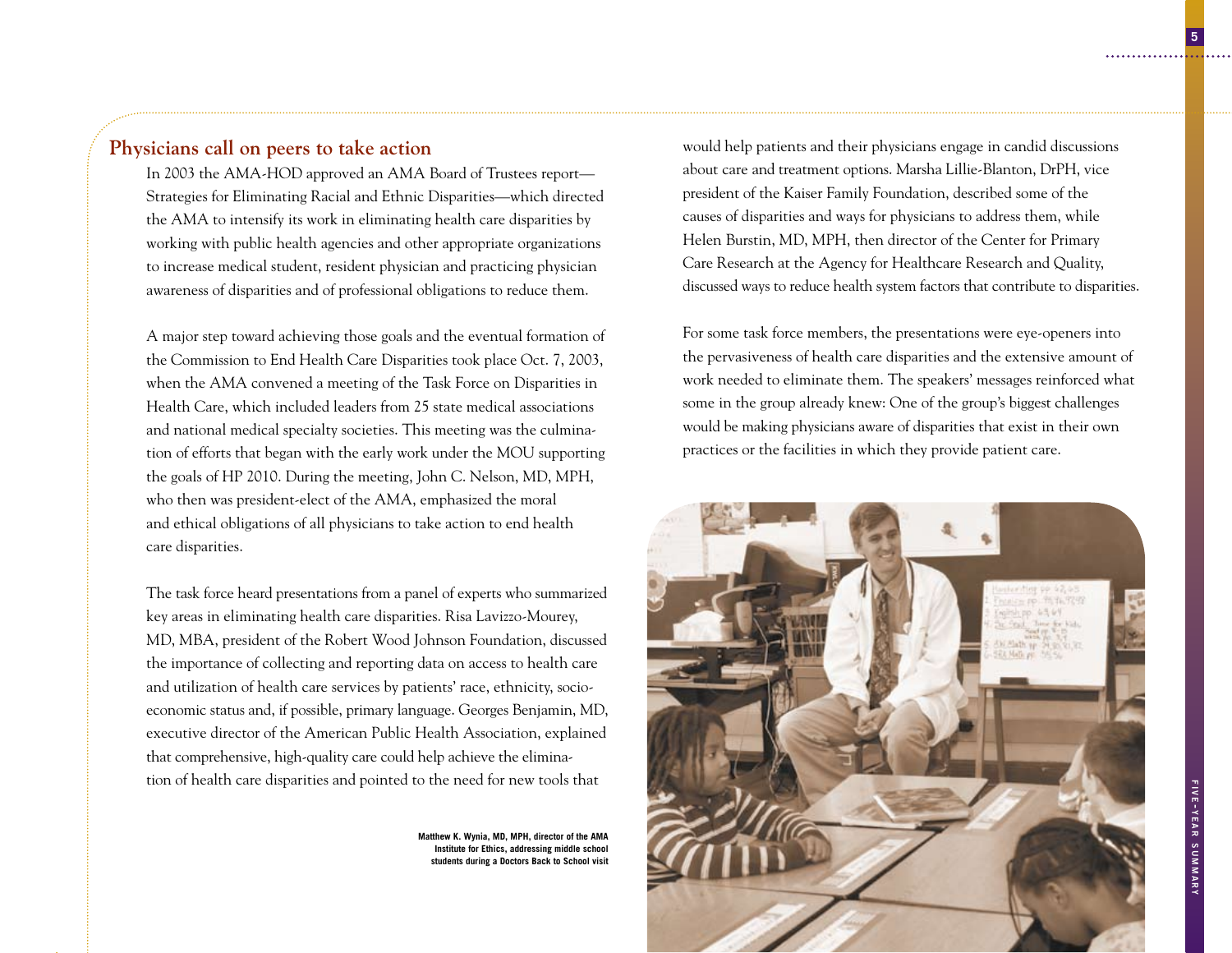Following the presentations, members of the task force developed a comprehensive set of objectives for the work that lay ahead:

- Frame the issue of disparities in the context of quality improvement and evidence-based improvement, including data collection at local levels.
- Target priority chronic conditions and diseases, such as cardiovascular disease, depression and obesity, that have the greatest potential for improvement.
- Identify a strategy for promoting effective patient-physician communication, including cultural competence and trust.



- Identify innovative strategies for promoting collaborations among medicine, public health providers and institutions.
- Promote physician leadership, especially at the community level, and incorporate incentives in designing solutions.

From these objectives, the task force then created 10 specific recommendations that addressed how to meet the ultimate goal of eliminating racial and ethnic disparities in health care. Recommendations prioritized the following activities:

#### **1. Increasing awareness**

Educational resources would have to be developed for physicians. Several useful tools would include training programs, videos, speakers' kits, Internet-based materials, print materials and conferences. A business case model would also be needed to educate medical professionals and their employers on workplace changes that contribute to the elimination of disparities. All medical societies would be encouraged to incorporate disparities elimination into their strategic planning processes.

#### **2. Patient-physician communication and trust**

Central to improving communication is sensitizing physicians to the fact that nearly half of all adults in the United States have low health literacy, and that non-English-speaking patients, in particular, may have low health literacy. Developing community networks could help provide patients with understandable, respectful, and culturally and linguistically appropriate information.

**Sandra Gadson, MD, co-chair of the Commission to End Health Care Disparities and past president of the National Medical Association, addressing students during a Doctors Back to School visit**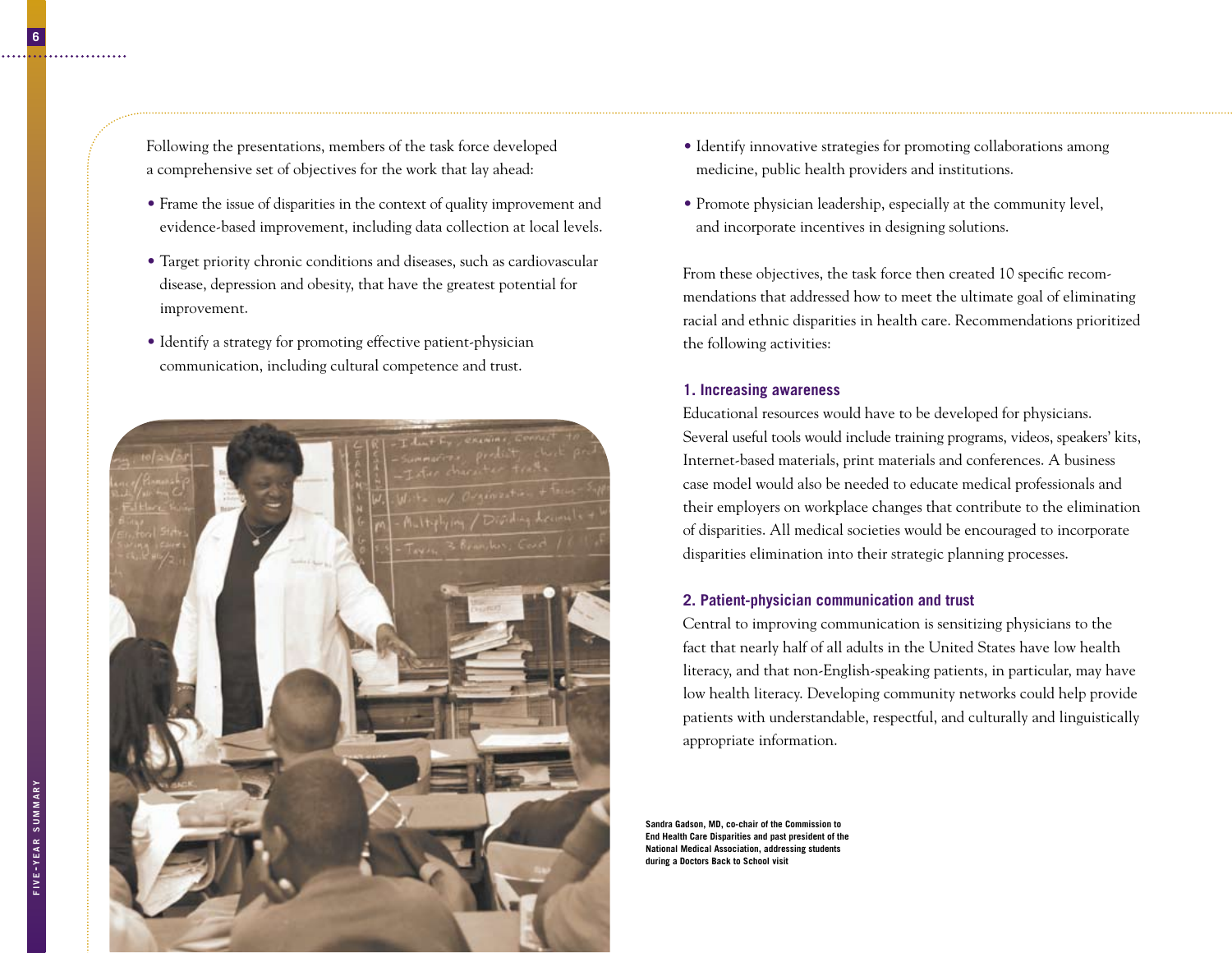#### **3. Leadership for the elimination of disparities**

Increasing political activity, obtaining cooperation from the Centers for Medicare & Medicaid Services in eliminating disparities and creating a unified message that includes local-level solutions to address disparities would be key activities.

#### **4. Cultural competence of physicians**

Physicians would have to examine their own attitudes in order to recognize prejudice and avoid or eliminate biased medical decisions. Educational tools, mentoring programs and health care disparities content in continuing medical education (CME) offerings could help build cultural competence.

#### **5. Creating a diverse professional work force**

A closer examination of how provider diversity relates to improved patient satisfaction and health care outcomes would be needed. Ways to attract and recruit more underrepresented minorities into medical and other health professions should be examined, including provision of information and strategies for students to achieve successful entry into medical schools. The creation and maintenance of a diverse work force changes the cultural experience of non-minority students and exposes those students to a culturally rich learning environment. Incentives such as loan-repayment programs could help reduce physician shortages in underserved communities.

#### **6. Improving quality**

Another goal is to help physicians recognize that inconsistent health care across different populations is a quality issue, and that disparate care affects patient safety. Physicians should be educated to recognize that cultural competence is related to technical competence. Conditions such as cardiovascular disease, which present greater opportunities for

improvement, should be prioritized. Incentives (for example, discounts on medical liability premiums) could enhance the success of quality improvement initiatives, such as the use of practice-based assessment tools. Increased minority representation on accrediting bodies such as the Joint Commission also could help improve quality.

#### **7. Addressing cultural diversity**

A core curriculum on health care disparities could be developed and made a requirement for medical students and medical school accreditation. Medical students would benefit from more interactions with ethnically and racially diverse faculty and patients. Medical student selection committees should understand the role of provider diversity in meeting patients' needs and increasing patient safety.

Residency and fellowship selection committees should consider the importance of recruiting underrepresented minorities. Program chair meetings should address identification of racial and ethnic disparities and strategies to reduce or eliminate them.

Health disparities or cultural competence education should be required in states that have CME requirements. Disparity and diversity issues should be included in certification examinations.

#### **8. Focused research**

Race, ethnicity and language proficiency should be incorporated into clinical quality performance measures. Health care disparities could be an important area for the AMA-convened Physician Consortium for Performance Improvement® to consider in its efforts to develop and test evidence-based clinical performance measures. Additional research in health care disparities would be needed to refine teaching techniques to improve cultural competence.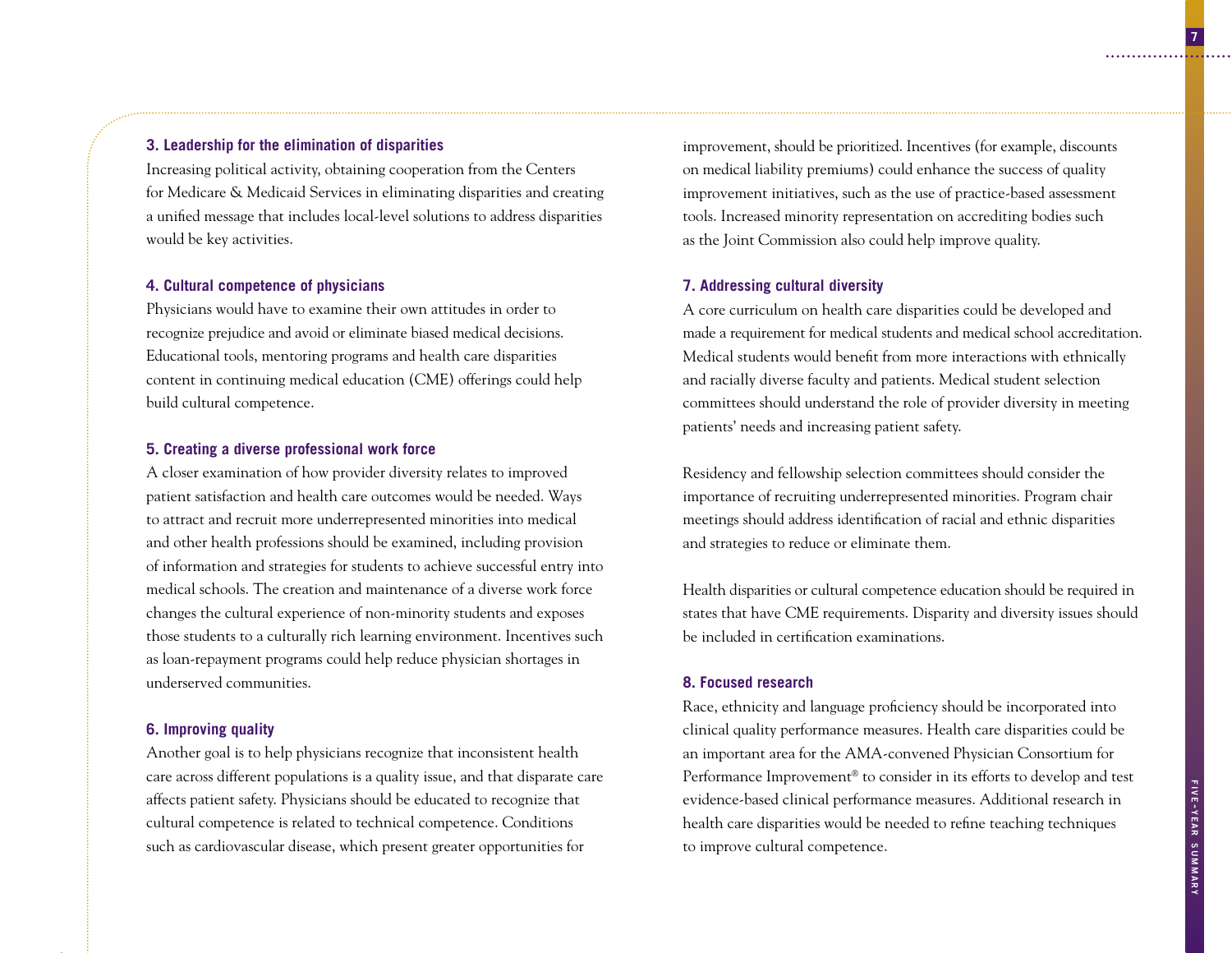Collaboration could be established with health plans, centers of excellence, health and medical organizations (including the American Heart Association and the American Cancer Society), the U.S. Department of Veterans Affairs, the Association of American Medical Colleges (AAMC), the Accreditation Council for Graduate Medical Education, the American Board of Medical Specialties (focusing on its role in recertification), and community and religious organizations that serve minority communities.

#### **10. Interventions and tracking**

Creation and dissemination of toolkits for health professionals on ways to identify and reduce health care disparities is an important intervention that could energize physicians to implement initiatives to monitor and track target diseases (including heart disease, stroke, cancer, diabetes, asthma and HIV/AIDS). In addition, distribution of toolkits could enable state medical societies to offer front-line support. Programs that improve the image of physicians could help build trust with minority patients. A calendar of organized medicine's events that address health care disparities could encourage physician participation and act as a planning guide.

#### **Organized medicine responds to the call for action**

During its first meeting, the Task Force on Disparities in Health Care agreed on some basic tenets describing what it hoped to achieve in the future. From the beginning, the intent was clear—not merely to reduce disparities but to eliminate them. Members of the task force sought quality health care services for all Americans.

Their emphasis was on *health care disparities* rather than the broader, complex landscape of *health disparities*. Different racial and ethnic groups have poorer health status for many reasons that are not directly linked with health care delivery. Even the most active leadership group would not be able to address such widespread challenges as patients who live in poverty, lack transportation or do not reside within reasonable proximity to a physician's office, while also trying to transform the current health care system into one that is more culturally sensitive and diverse. The heart of their mission, the participants decided, was to attack disparities from the perspective they knew best: clinical medicine. Even though an array of social problems contributes to health care disparities, physicians can fulfill their roles in society most effectively by providing high-quality care regardless of patients' racial or ethnic backgrounds.

The first Task Force on Disparities in Health Care meeting in fall 2003 featured high-profile speakers and participants in medical leadership positions from around the country. Their initial discussions were just the beginning of a long-term process in which organized medicine would create strategic implementation plans to eliminate health care disparities.

The task force met a second time, in April 2004. The AMA and the National Medical Association (NMA) served as co-chairs of the meeting, which attracted representatives from 37 organizations. With a full slate of prioritized activities vetted during their first meeting, task force members chose to focus their efforts on four areas:

- Increase awareness of disparities.
- Promote better data gathering related to race, ethnicity and language.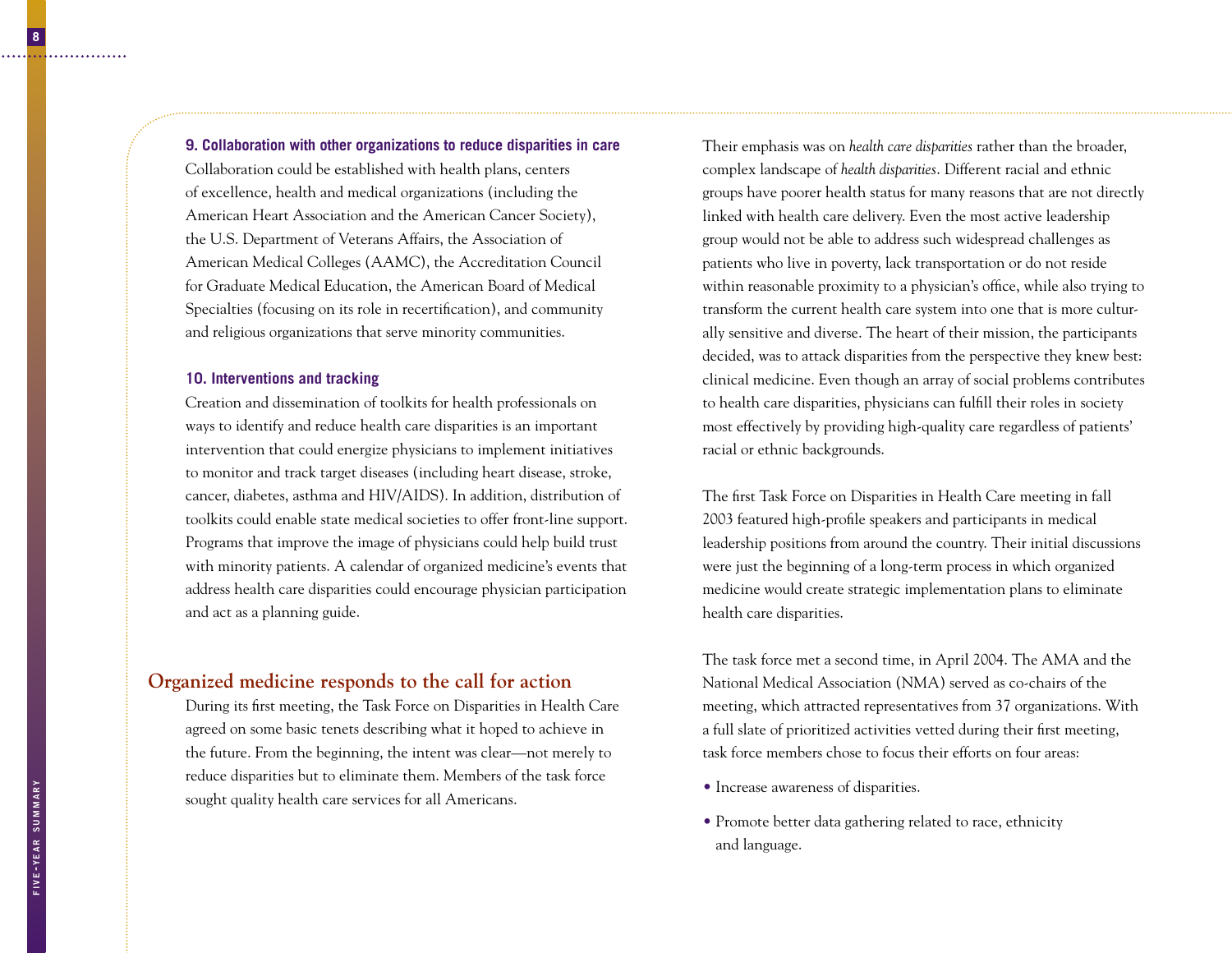- Promote work force diversity.
- Increase education and training around disparities.

During the second meeting, the task force also began to build a structure for its ongoing governance. The members formed a steering committee and established advisory committees to address each of the four priority areas. A new name—the Commission to End Health Care Disparities was adopted to illustrate unity in a continuing effort to eliminate health care inequalities based on race and ethnicity. A one-year planning grant from the Robert Wood Johnson Foundation gave the commission resources to begin its work. The grant was intended to help the group develop a formal structure and identify long-term initiatives and shorterterm projects that would foster cooperation and partnerships among member organizations.



#### **Uniting efforts, the commission is called to order**

On July 30, 2004, the formally organized Commission to End Health Care Disparities convened its first meeting. With much of the work in outlining an agenda and recommendations for action completed, members of the newly formed commission worked to refine its structure and to adopt language for new mission and vision statements.

Commission members agreed that the presidents of the AMA and the NMA would serve as co-chairs. The commission also determined that the steering committee would have eight members: representatives from the AMA, NMA and the National Hispanic Medical Association (NHMA); the chairs of each of the four advisory committees (Professional Awareness, Data/Information Gathering, Workforce Diversity, and Education and Training); and a member at large. Membership in the commission would be open to any state, county or specialty medical society represented in the AMA House of Delegates and to other appropriate groups working toward the elimination of health care disparities. A secretariat composed of staff from the AMA, NMA and NHMA and coordinated through the AMA would provide administrative support for the commission.

The commission's advisory committees set clear goals from the beginning. The Professional Awareness Committee focused on developing tools for physicians, including speakers' kits, educational sessions and promotional campaigns. The Data/Information Gathering Committee determined that its first project would begin with an analysis of health outcomes data by ZIP code to find ethnically diverse areas of the country

**Earl E. Fredrick Jr., MD, talking with an elementary school student during a Doctors Back to School visit**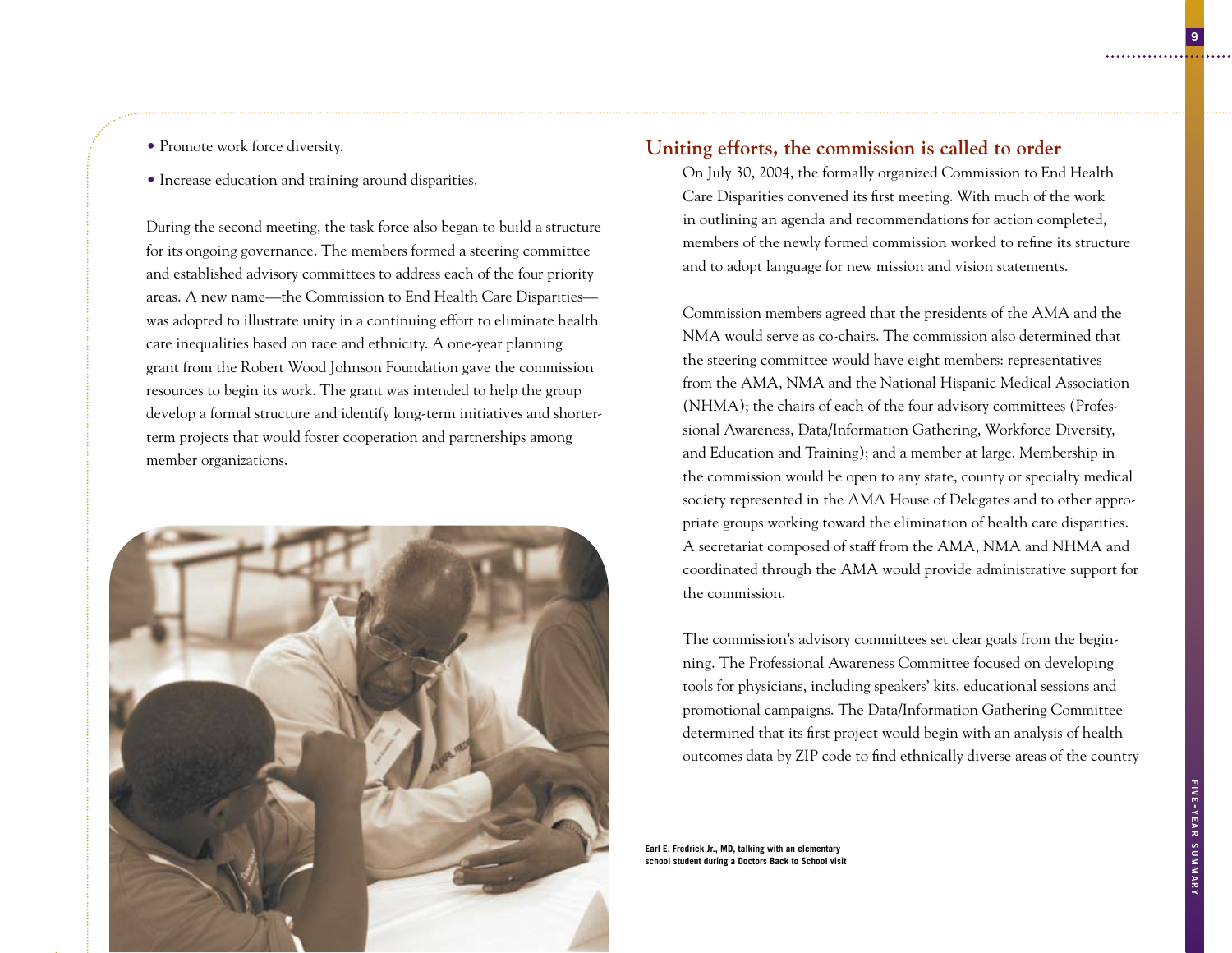that were performing particularly well or poorly with regard to health care disparities. Using the data, the committee planned to survey practicing physicians in those areas regarding their awareness of disparities, their role in addressing disparities and whether they felt that they could eliminate disparities. Those with compelling personal stories would be interviewed or perhaps videotaped to create teaching materials that would show how "real docs" addressed local health care disparities.

The Workforce Diversity Committee considered a number of resources that could help inform the Commission to End Health Care Disparities about work force issues. One possibility was inviting a representative from the AAMC to serve on the commission. To help educate commission members, the committee also circulated an NMA journal article on discrimination in the work force and shared copies of California legislation that requires race and ethnicity data collection on physicians for licensure and recertification. The committee advised the commission to:



- Develop a statement on the need for more data on work force diversity.
- Launch a "Career Day" event to raise awareness of the need for more diverse student recruitment to the medical profession.
- Support reauthorization of Title VII of the Public Health Service Act, which fosters health professionals' training and service in underserved areas through loans, loan guarantees and scholarships, as well as grants and contracts for academic institutions and nonprofit organizations.

The Education and Training Committee posed two questions: whether training in health care disparities should be standardized to ensure uniformity, and whether the National Board of Medical Examiners and medical schools should require certification in cultural competence. Committee members felt that one of their responsibilities was to identify skill sets that would enable physicians to effectively interact with culturally diverse patients.

The commission's meeting in 2004 included the development of mission and vision statements. Even with all of the early efforts to define the commission's scope and some of the activities it would pursue, developing two brief statements that all members could agree upon proved challenging. Some members felt that issues such as socioeconomic status and health care access should be included in a mission statement. However, the commission decided to dedicate its work to identifying steps that physicians could take directly to eliminate health care disparities. After edits and revisions, the commission approved these statements:

**From left: Randall W. Maxey, MD, PhD, John C. Nelson, MD, MPH, Louis Sullivan, MD, and Elena Rios, MD, MSPH, at a press conference announcing the Commission to End Health Care Disparities in January 2005**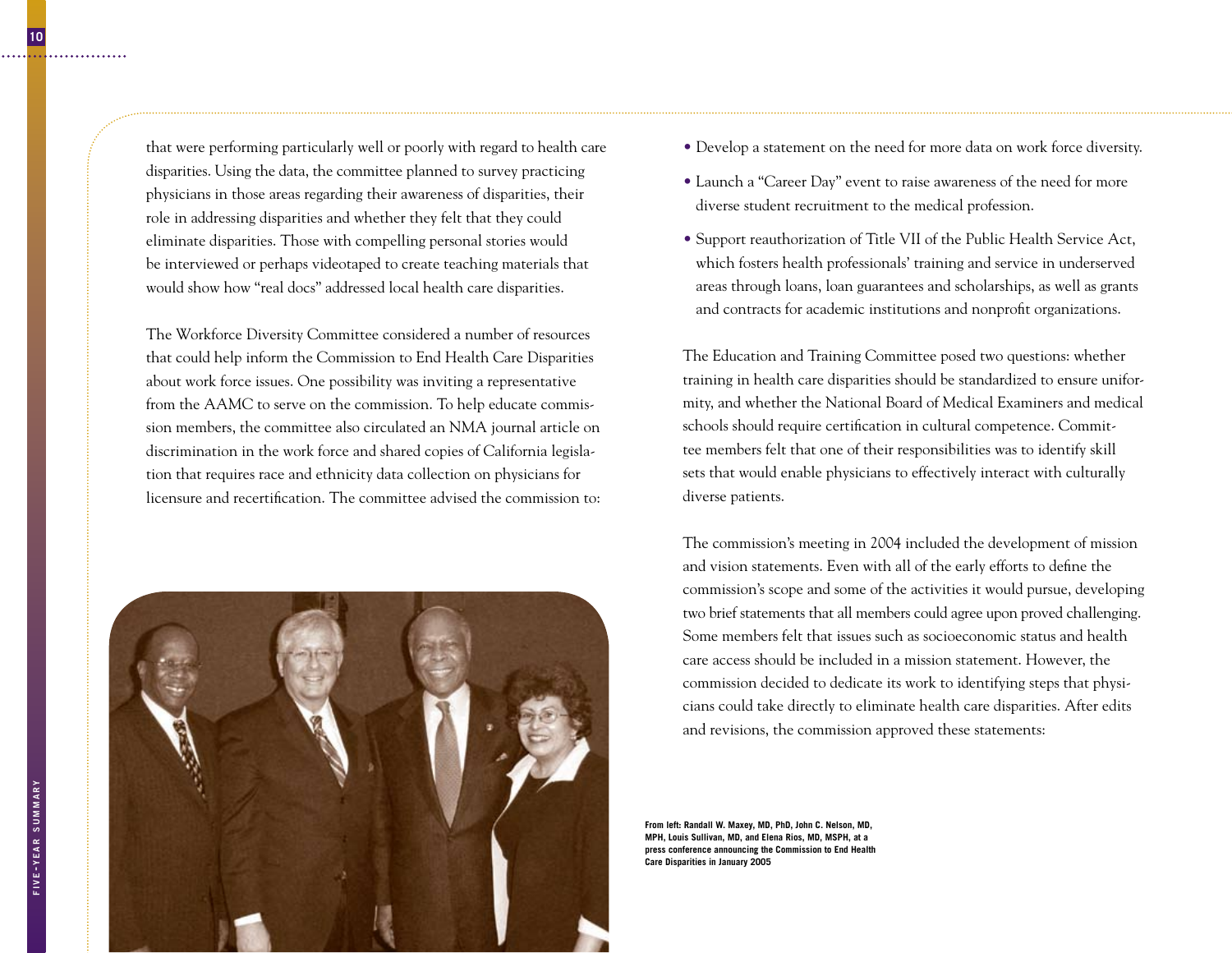#### **Mission statement**

The Commission to End Health Care Disparities, inspired by the Institute of Medicine (IOM) report *Unequal Treatment*, recognizes that health care disparities exist due to multiple factors, including race and ethnicity. We will collaborate proactively to increase awareness among physicians and health professionals; use evidence-based and other strategies; and advocate for action, including governmental, to eliminate disparities in health care and strengthen the health care system.

#### **Vision statement**

Aided by the work of the Commission [to End Health Care Disparities] and its member organizations, physicians, health professionals and health systems will provide quality care to all people.

The commission's initial meeting was a historic event in the evolution of medical practice and collaboration among physicians in the United States: For the first time, leaders from the AMA, NMA and NHMA came together with state and specialty medical association representatives, all united in the common goal of ending racial and ethnic health care disparities.

#### **Moving forward**

Six months after it was formally organized, the Commission to End Health Care Disparities convened its second meeting in January 2005 in Washington, D.C. This gathering was an opportunity for each of the advisory committees to offer progress reports, and for the commission to contemplate the most effective ways to ensure a meaningful, long-term impact on ending health care disparities.

Members of the Professional Awareness Committee advised the commission to develop a brand so that messages disseminated to practicing physicians would be consistent, and so that the commission would be recognized as a trusted, authoritative source of information. The committee also suggested the development of a slideshow to explain the history and future directions of the commission, as well as a tagline to effectively convey its vision. An AMA staff project already under way—creation of a disparities speakers' kit—provided an opportunity for the committee to assist with that awareness-building effort, and to plan the formation of a speakers' bureau to represent the commission.

By the time of the 2005 meeting, the Data/Information Gathering Committee had contacted 2,000 physicians—1,500 located in ZIP codes where minorities make up 50 percent of the population and 500 from non-minority ZIP codes—from the AMA Physician Masterfile for its survey on physicians' experiences with disparities. Meanwhile, the Education and Training Committee had evaluated a number of cultural competency programs that commission members could share with their organizations to train their key leaders. The committee also had assessed the pros and cons of mandated cultural competency training. For example, mandates tied to licensure would ensure that physicians received training; however, state medical societies feared that over-regulation could result. In addition, mandates might be perceived as punitive. In response to these concerns, committee members suggested that incentives such as CME credits or discounts for recertification should be used instead of mandates to encourage physicians to take cultural competency courses.

The Workforce Diversity Committee, which had focused its efforts on increasing minorities in training programs by taking an in-depth look at how medical schools' admissions processes affect minority student enrollment, indicated that the first step would be to examine the racial and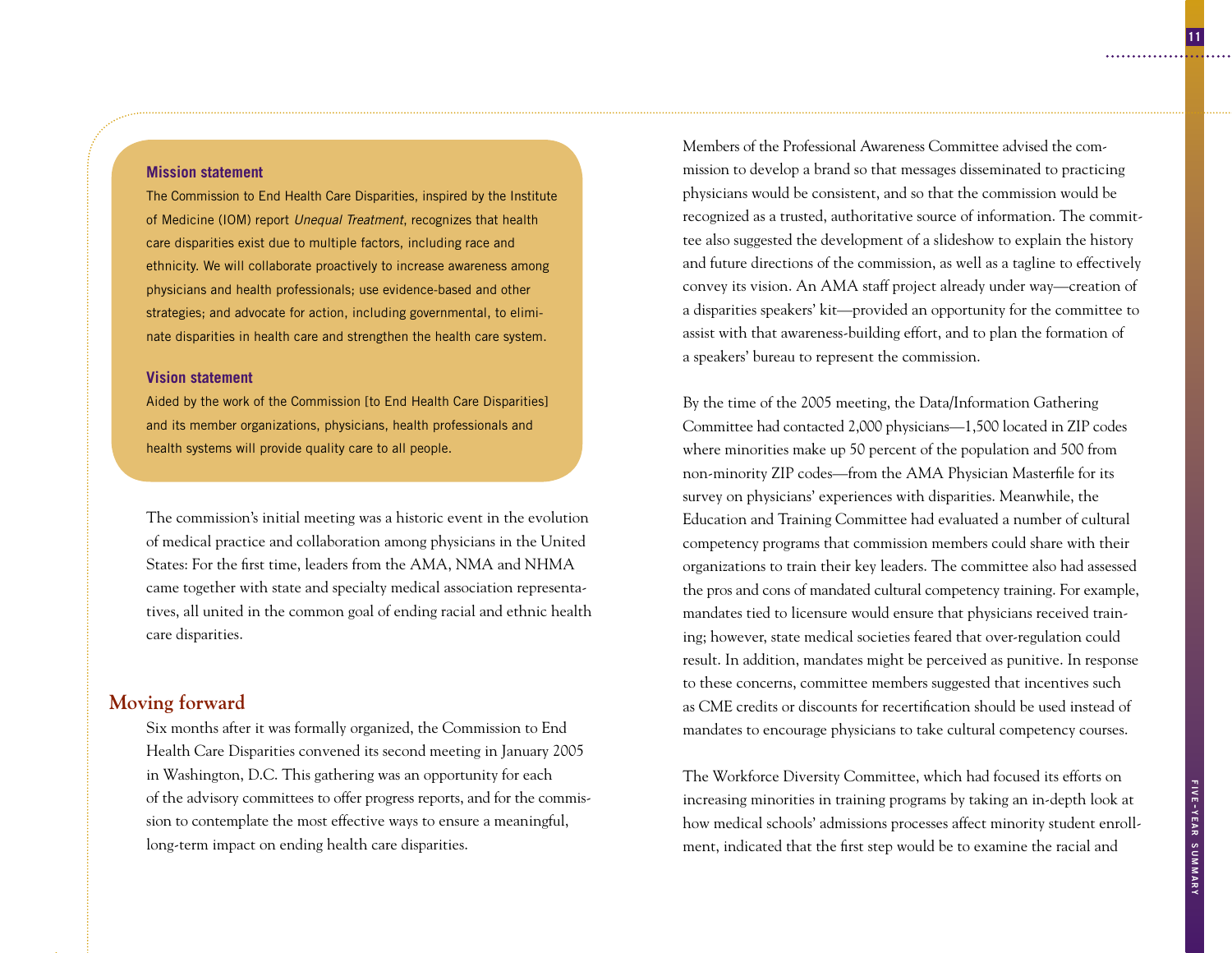ethnic composition of admissions and selections committees, and factors involved in their first-tier selection process. Next, a broader assessment would be made of the differences between schools that enroll higher proportions of minority students compared with those that enroll lower proportions. The committee also discussed plans to convene key stakeholders—educators, organizations representing minorities, financial groups, government agencies and the media—in 2006 with the goal of implementing some of the 37 recommendations of the highly regarded report *Missing Persons: Minorities in the Health Professions*. This 2004 report was released by the Sullivan Commission on Diversity in the Healthcare Workforce, which was named for its chair, former U.S. Secretary of Health and Human Services Louis Sullivan, MD. Recommendations in the report addressed the underlying reasons why minorities are underrepresented in the health professions in spite of the country's increasingly diverse population.

During this meeting, a press conference at the National Press Club publicly announced the formation of the Commission to End Health Care Disparities. Dr. Nelson, then AMA president, spoke about the need to raise physicians' awareness of disparities. Randall Maxey, MD, PhD, then immediate past president of the NMA, pointed out that further research could lead to new interventions and practices to eliminate disparities. Elena Rios, MD, MSPH, president of the NHMA, discussed the importance of cultural competency training. Dr. Sullivan also attended the press conference and spoke about the need for a more racially and ethnically diverse health care work force.

After the press conference, the commission addressed organizational details. Recognizing areas of overlap, the commission combined objectives of the Data/Information Gathering and of the Education and

Training Advisory committees into one project. The goal would be the development of evidence-based recommendations on system interventions that physician group practices could use to address disparities. The commission's discussions also turned to the elimination of disparities as part of quality improvement initiatives rather than as a separate issue, in recognition of the fact that quality care applies the same high standards in treatment for all patients, regardless of race or ethnicity. The commission determined that one of its most important functions could be to serve as the entity that develops a consistent package of recommendations for quality improvement strategies to eliminate disparities.

#### **Commission's ripple effect**

Since the commission's initial meeting as the Task Force on Disparities in Health Care, more than two dozen new member organizations have joined the effort. Today more than 60 organizations are represented in the commission's membership. This growth has created a more expansive network through which the commission can disseminate information on disparities and gather new ideas and additional input toward solutions that will eliminate disparities. Its leadership calls the commission a clearinghouse that members use to learn new strategies they can share with their own organizations. Member organizations, in turn, disseminate the information to their members, creating a ripple effect that has reached thousands of physicians throughout the country.

During its first five years, the commission also tracked its progress by developing objectives and documenting the ways in which these objectives have been met. To date, the commission has set five strategic objectives and described its accomplishments toward meeting each objective.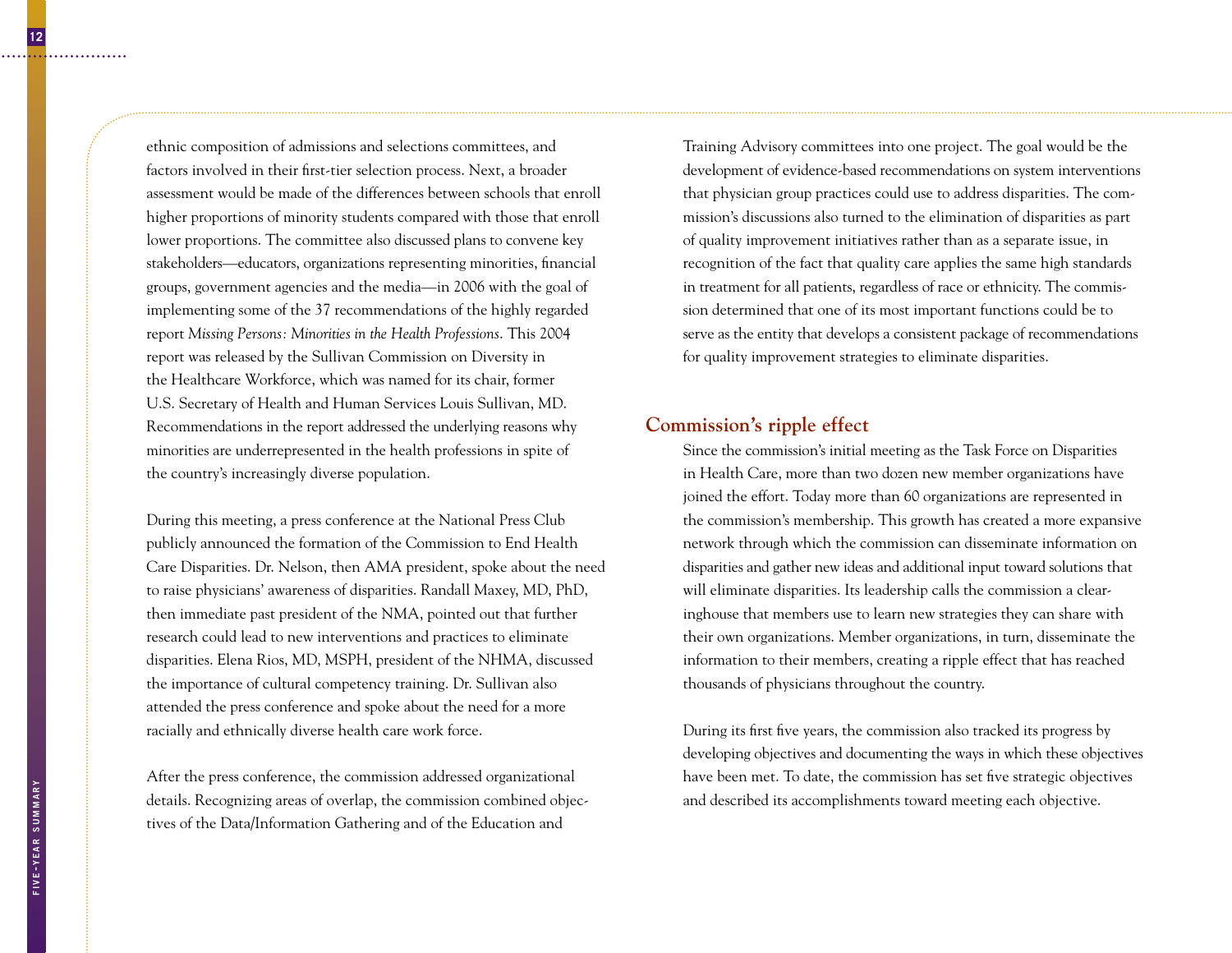#### **Initiate and influence federal, state and local government actions that 1 2 assist in the elimination of disparities in health care.**

A major step toward fulfilling this objective came with the August 2007 publication of *Addressing Health Care Disparities: Recommended Goals, Guiding Principles, and Key Strategies for Comprehensive Policies*. In this concise document, the commission describes the single goal—highquality care for all that is free from medically irrelevant gaps in service that should drive disparities-related policy development. Also included are 10 core principles that should guide policy development and implementation, as well as several key strategies to move closer to the elimination of disparities in health care.

The commission also established an ad hoc Committee on Advocacy and Policy (now a permanent, standing committee) to comment on legislation and policy development at the local, state and national levels. Some of the committee's work is conducted by staff of the member organizations, which monitor legislative, policy and regulatory actions and then notify the committee of those that are related to disparities. For example:

- The committee drafted letters for the commission to send to Sen. Edward Kennedy, D-Mass., and then-Sen. Bill Frist, R-Tenn., supporting their bipartisan proposal, the Minority Health Improvement and Health Disparity Elimination Act of 2006.
- Another letter from the commission to the HHS encouraged federal action to reduce or eliminate sodium in many foods, particularly processed foods. Lower sodium intake can help reduce hypertension, which disproportionately affects African Americans.

**Elena Rios, MD, president of the National Hispanic Medical Association, addressing students during a Doctors Back to School visit** 

#### **Increase engagement by medical students, physicians as well as other health professionals and organizations in efforts to eliminate health care disparities.**

Some of the strategies the commission considered to achieve this objective involved raising awareness of disparities and their causes, as well as identifying practical, evidence-based solutions to eliminate disparities in specific conditions, diseases and clinical practices. The Professional Awareness and the Education and Training advisory committees developed a slide kit and DVD that discuss disparities and offer solutions focused on improving patient-physician communication. Designed to be presented in three-hour workshops, these materials use vignettes of patients from a variety of racial and ethnic backgrounds to break down stereotypes and demonstrate how language and cultural beliefs can affect the delivery of health care. Articles and references are provided for background information. The workshop can be tailored for physicians in different specialties and different geographic areas. To date, the workshop has been offered at seven state and local medical organization meetings.

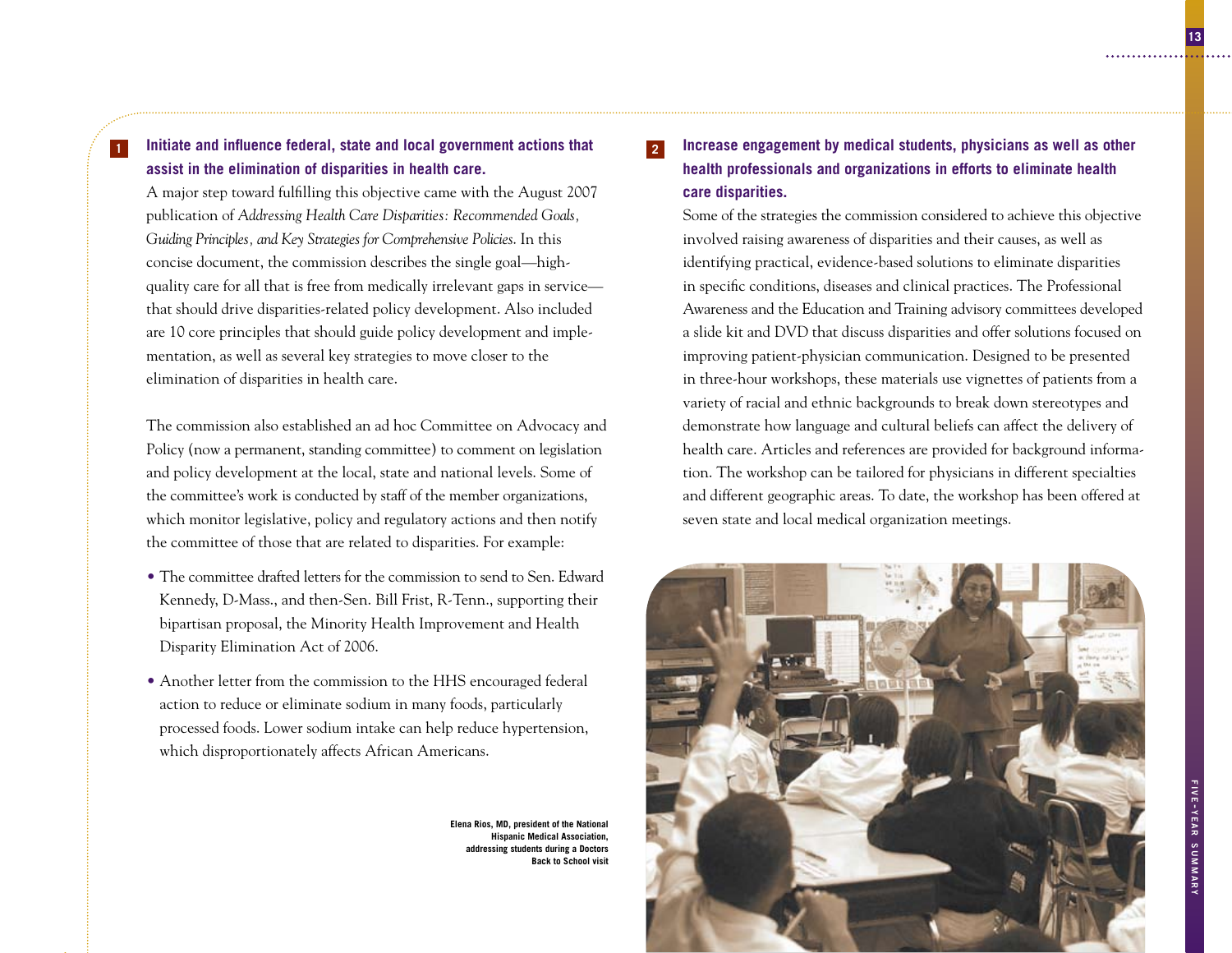#### **3 Create an environment that fosters effective health care practitioner and organizational efforts to eliminate disparities.**

Strategies to achieve this objective focused on the following:

- Collect patient data.
- Identify factors that help or hinder practitioners and organizations in their efforts to eliminate disparities.
- Gather physician and patient data on race, ethnicity and language.
- Determine factors that will prompt physicians to implement quality improvement initiatives intended to eliminate disparities, such as recognition or monetary incentives.

Led by the efforts of the Data/Information Gathering Committee, the commission collected the necessary data to answer these questions and prepared them for publication in a number of professional journals. For example, the committee's survey work on physician experiences and environments yielded material for three journal articles published in 2007 in *Health Services Research*, the *Journal of the National Medical Association* and the *Journal of Health Disparities Research and Practice*. Another article, on the impact of pay-for-performance and quality reporting on health care disparities, appeared in a 2007 issue of *Health Affairs*. Additional papers under preparation address the business aspects of quality improvement and elimination of disparities that are important for small medical practices; the use of emerging technology to reduce health disparities; and statistics on race, ethnicity and preferred language in small medical practices.

> **Glenn Alden Harrison, MD, demonstrating to a student how to write orders as a physician during a Doctors Back to School "Day As a Doctor" visit**

Two issue briefs have been developed and are posted on the AMA Web site (visit *www.ama-assn.org/go/enddisparities* to view the briefs). The first describes how dietary sodium reduction can help prevent heart disease and stroke in African Americans. The brief explains that African American men are 30 percent more likely to die from heart disease than non-Hispanic white men and that African Americans are 20 percent more likely than whites to have a stroke and 45 percent more likely to die from one. Based on similar recommendations issued previously by the AMA, the brief recommends restricting sodium intake and advocating for a 50 percent reduction in sodium in processed foods, fast food products and restaurant meals over the next decade.

The second brief discusses the impact of pay-for-performance programs on the quality of care for minority patients and suggests ways to keep these programs from becoming disincentives for physicians who care for large numbers of minority patients. The brief offers guidelines that help promote rather than impede quality care for racial and ethnic minority patients.



**14**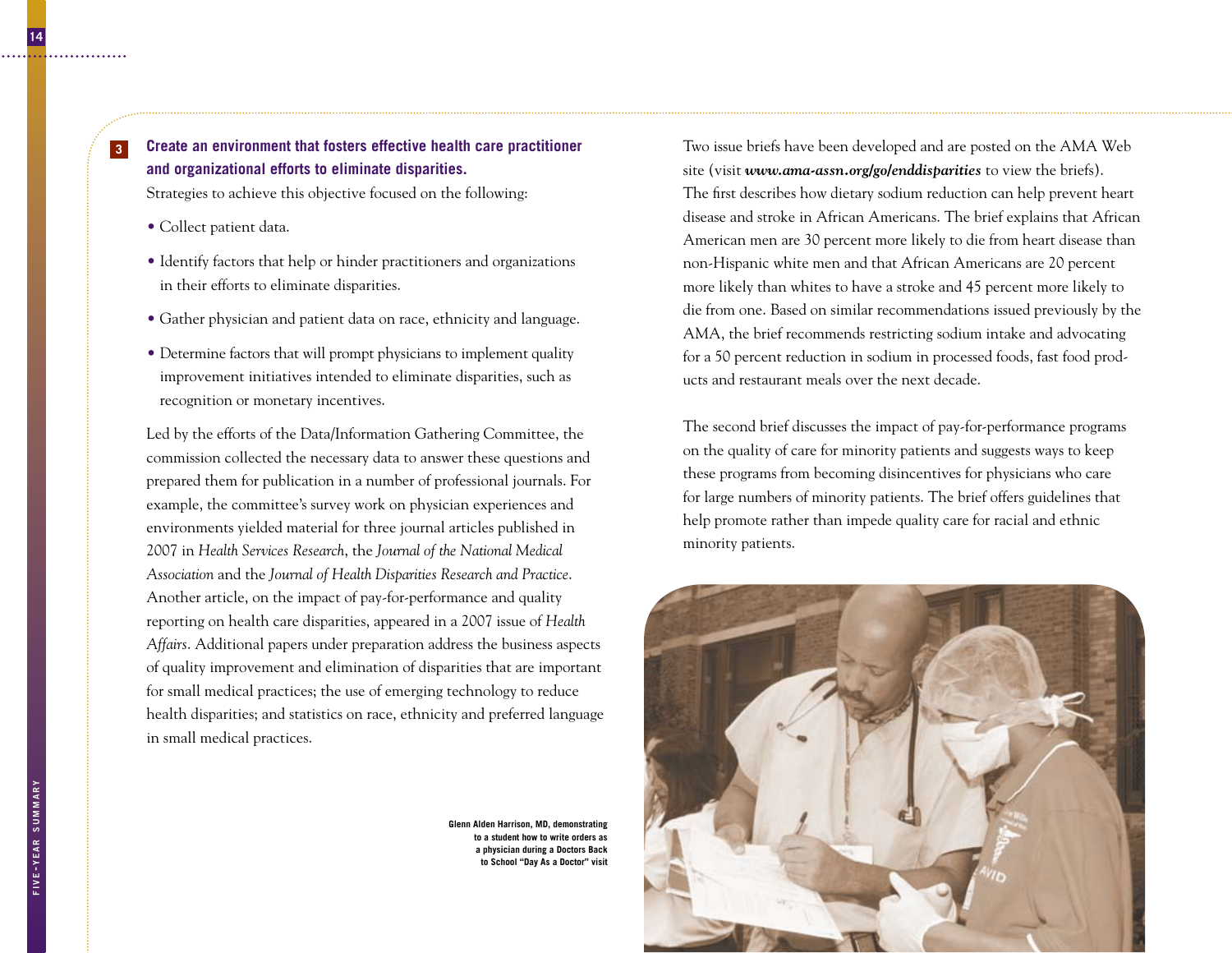#### **Identify ways to increase the diversity of the health professional 4 5work force.**

Efforts in this area have produced some of the commission's most popular and far-reaching endeavors. The commission's member organizations are actively involved in the Doctors Back to School (DBTS) program, which the AMA Minority Affairs Consortium launched in 2002. Minority physicians and medical students who volunteer in the DBTS program act as role models by visiting elementary and high schools to talk with students, particularly those in underrepresented racial and ethnic groups, about careers in medicine. The program demonstrates to minority students that a medical career is well within their reach. To date, 10 commission organizations have sponsored 150 DBTS visits that have reached more than 17,000 students. Nine regional coordinators will be working with the commission to expand the program. Three medical schools also have committed to supporting DBTS visits. The overall goal is to reach 100,000 students by the end of 2009 and equip them with the knowledge and tools to pursue careers in health care and, ultimately, help create a more diverse health professional work force.

In addition to the DBTS program, commission members are active in the Sullivan Alliance, which is working to improve work force diversity through development of collaborations with undergraduate colleges and medical schools, such as the Virginia-Nebraska Alliance. They are also involved in the AMA Initiative to Transform Medical Education, a project to reform medical education and physician professional development, which focuses on key areas including how to better equip medical students to advocate for disadvantaged and diverse patient populations.

#### **Promote collaboration on disparities between medicine and private industries.**

Recognizing the need to cast a wider net to attract more stakeholders in efforts to eliminate health care disparities, the commission created corporate memberships and welcomed eight new members: AstraZeneca Pharmaceuticals; Blue Cross and Blue Shield of Florida; the Coca-Cola Company; Eli Lilly and Company; Medtronic; the Pharmaceutical Research and Manufacturers of America; Pfizer Inc.; and Purdue Pharma. The involvement of corporate entities broadens the commission's ripple effect by building awareness of disparities that goes beyond the walls of hospitals and physician practices and into health plan policy—as well as pharmaceutical research and development. Membership dues from corporate members also help fund the commission's activities.

#### **Making amends**

The commission's work was not designed to produce a statement of contrition on behalf of any particular organization or to any specific racial or ethnic group. However, during its fall 2007 meeting in Chicago, the commission heard a discussion of the history of African American membership in the AMA and organized medicine. The discussants included members of the Panel of Experts Charged With Examining the Historical Roots of the Black-White Divide in U.S. Medicine, which was organized and supported by the AMA to compile a comprehensive history of racial bias in organized medicine in the United States. The topic is, perhaps, one of the most sensitive in the annals of the AMA.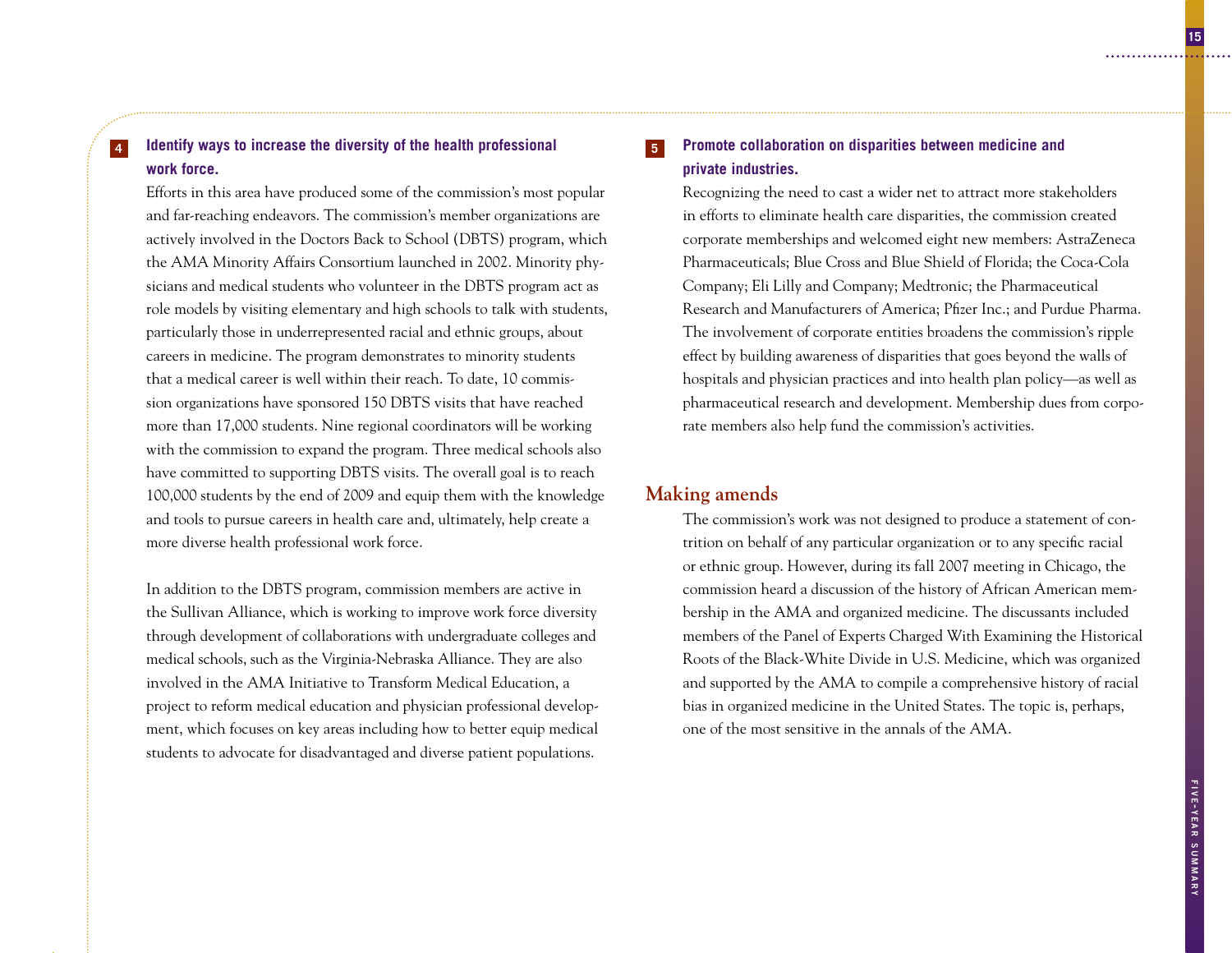As the commission was well aware, physicians in the United States were racially polarized until the civil rights era of the 1960s ushered in profound changes throughout the country. The AMA, founded in 1847, had excluded the racially integrated National Medical Society from its annual meeting in 1870, and subsequently determined that delegations to AMA meetings be limited to state and local medical societies, some of which were openly segregated. In effect, most African American physicians were excluded from the AMA. In 1895 the NMA formed so that African American physicians would have their own forum. For decades, the AMA did not act to combat segregation in medical societies or segregation in hospitals receiving federal funding, and it failed to openly support the Civil Rights Act of 1964.

In recent decades, however, the AMA has taken action to recognize underrepresented groups in medicine—including women, international medical graduates, and gay, lesbian, bisexual or transgender physicians. With joint leadership from the AMA and NMA, the commission's formation helped pave the way for a formal recognition of the painful past that existed for both organizations. During its fall 2007 meeting, the commission served as a sounding board on choosing an effective way to present the panel's massive data collection.

In July 2008 the AMA issued a formal organizational apology to the NMA. The panel's historical account, tracing more than a century of racial segregation among physicians that perpetuated persistent racial and ethnic health care disparities, appeared in the *Journal of the American Medical Association* (*JAMA*). A commentary by the late Ronald M. Davis, MD, then the immediate past president of the AMA, was published in the same issue of *JAMA* and explained the rationale behind the apology. Dr. Davis wrote:

Group apologies are especially important. Although current members of a group might bear little or no responsibility for past actions, a group apology makes clear the group's current moral orientation. Acknowledging past wrongs lays a marker for understanding and tracking current and future actions.

In accepting the apology on behalf of the NMA, Nelson L. Adams, MD, president of the NMA, commended the AMA "for taking this courageous step and coming to grips with a litany of discriminatory practices that have had a devastating effect on the health of African Americans."

#### **Current efforts**

Although the commission takes great pride in all it has accomplished over the past five years, its members are well aware that the work is far from finished. Health care disparities are as old as the United States itself—a point emphasized in the IOM's *Unequal Treatment* report, and one the commission is often reminded of during its semiannual meetings.

Held in various locations throughout the country, the meetings allow commission members to share progress reports, determine next steps and learn more about how health care disparities affect local communities nationwide. The commission also serves as a barometer for medical environments and how society is faring in efforts to end health care disparities.

In the spring of 2008 the commission meeting was held in Oklahoma City, where experts in Native American health provided some startling statistics. Speakers at the meeting noted that the U.S. government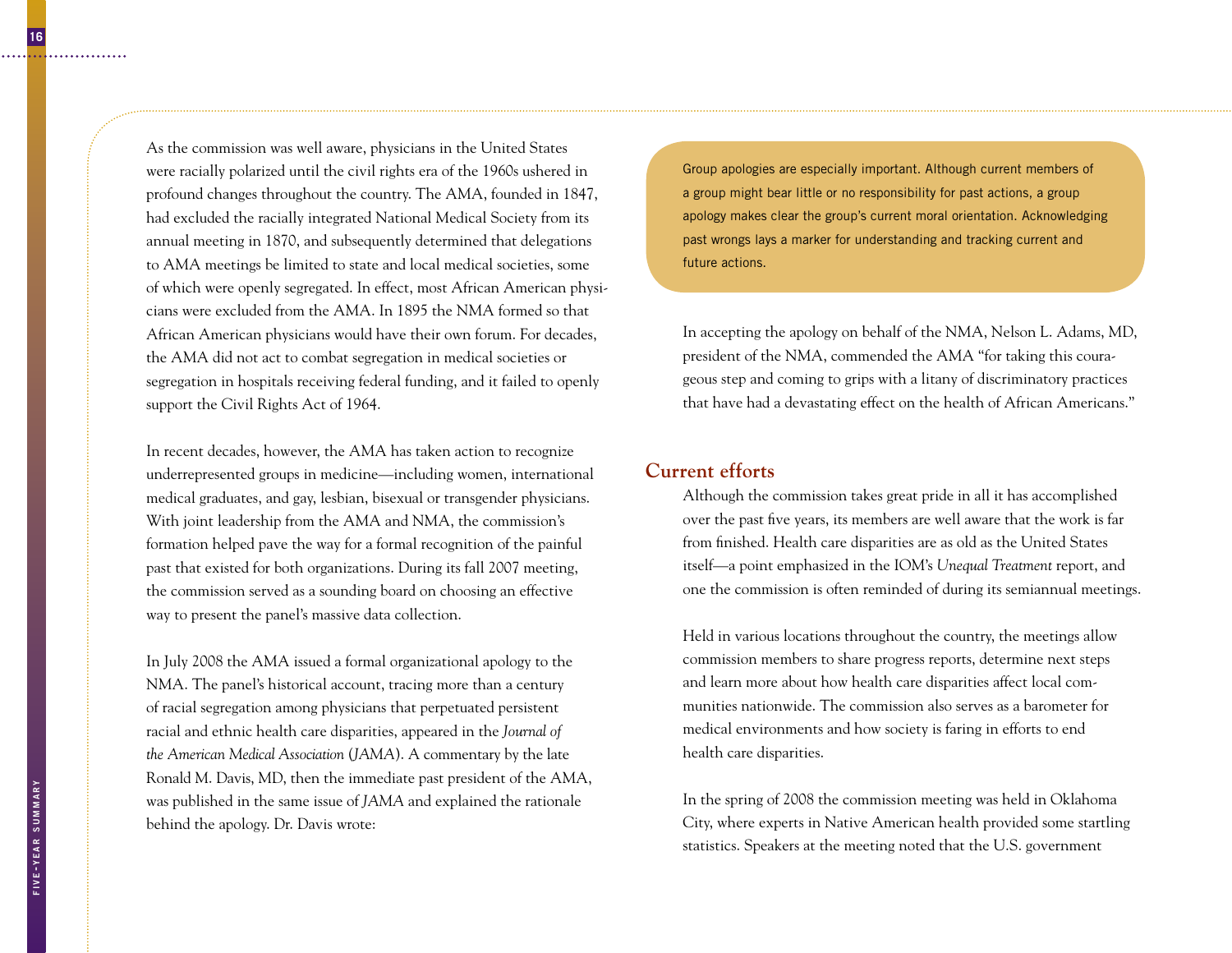guarantees health care for 564 recognized tribes; however, funding for the federal Indian Health Service (IHS) is less per capita than the amount spent on health care for inmates in U.S. prisons. Care from the IHS is available on reservations, but 67 percent of Native Americans live in urban areas and do not have access to the IHS clinics. Furthermore, federal food programs, relocation programs and environmental hazards have negatively affected the health of many Native Americans.

The semiannual commission meetings also offer ideas for future initiatives. A 2007 meeting in Waltham, Mass., hosted by the Massachusetts Medical Society, became a forum for the commission to learn more about how the state's comprehensive health care reform can play a role in eliminating disparities. For example, reform legislation in Massachusetts requires hospitals to report health care data on patients' race, ethnicity and language. In addition to tying Medicaid rate increases to performance benchmarks that include reducing disparities, this legislation created a state Health Disparities Council to recommend appropriate legislative action to eliminate disparities. The commission recommended that the Massachusetts delegation to the AMA sponsor a resolution before the AMA House of Delegates asking the AMA to support the development of state commissions and task forces to reduce health care disparities.

Members within the commission's leadership would like to see the commission advocate actively for more states to create health care disparities councils. One possibility is for states to develop disparities councils that could work with state health departments to examine the causes of disparities in each state and find solutions. Another area for future

> **Burnetta Herron, MD, sharing lunch with a young student during a Doctors Back to School visit**

improvement is the DBTS program. The commission has set an ambitious goal of reaching 100,000 students over the next three years. If a student follow-up mechanism is implemented, the commission could obtain a clearer understanding of the program's effectiveness, and determine ways in which it may be improved.

A major part of moving any group forward is recognizing that making progress and setting new objectives is an ongoing process. The commission's first five years were marked by a series of incremental steps that have produced growth and built awareness of the need to eliminate racial and ethnic disparities in health care. As its vision expands over the next five years, the commission is optimistic that its efforts eventually will lead to a U.S. health care system that provides effective, high-quality medical care not just for some, but for all.

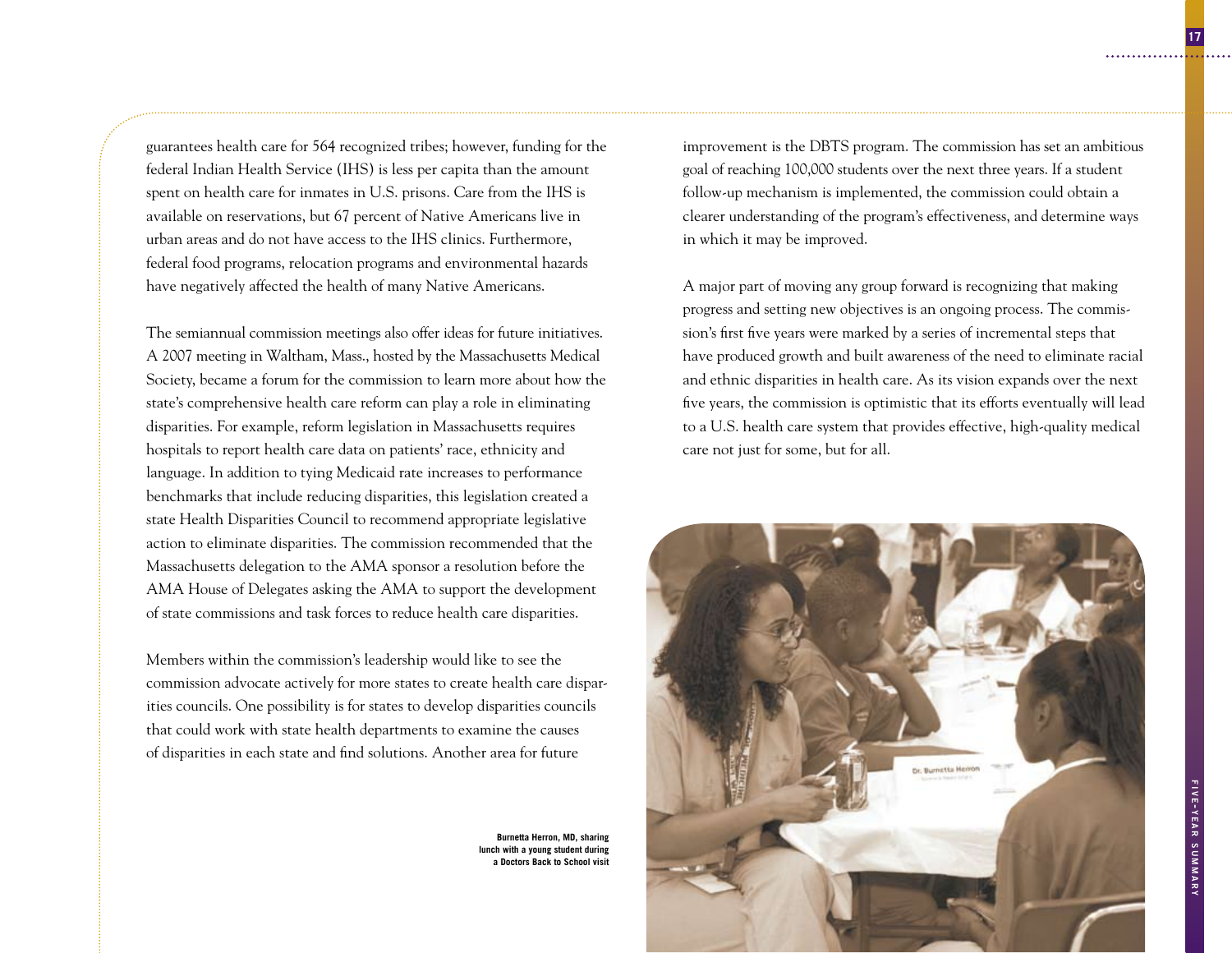### Future directions

### **Priorities include provider awareness and education, data collection and quality improvement, policy and advocacy, and work force diversity**

In its brief existence, the Commission to End Health Care Disparities has accomplished much. It also has devised an ambitious agenda for the future. Moving from data to solutions, the future of the commission is in serving as an advocate at the national level and on the front lines of health care.

#### **The 2009–2011 strategic objectives for the commission are:**

- Promote leadership development to educate current physicians and physicians-in-training on issues of diversity and solutions identified thus far to eliminate disparities. **1**
- Influence the immediate environmental factors that affect physicians' ability to deliver quality care to all and to eliminate racial and ethnic disparities in health care. **2**
- Influence federal and state governmental actions through advocacy for policy that facilitates the elimination of racial and ethnic disparities in health care. **3**
- Encourage the recruitment of diverse individuals into the health professional work force through various programs, within member organizations and beyond, as a strategy for sustaining work force diversity and strengthening medicine's commitment to eliminating racial and ethnic disparities in health care. **4**

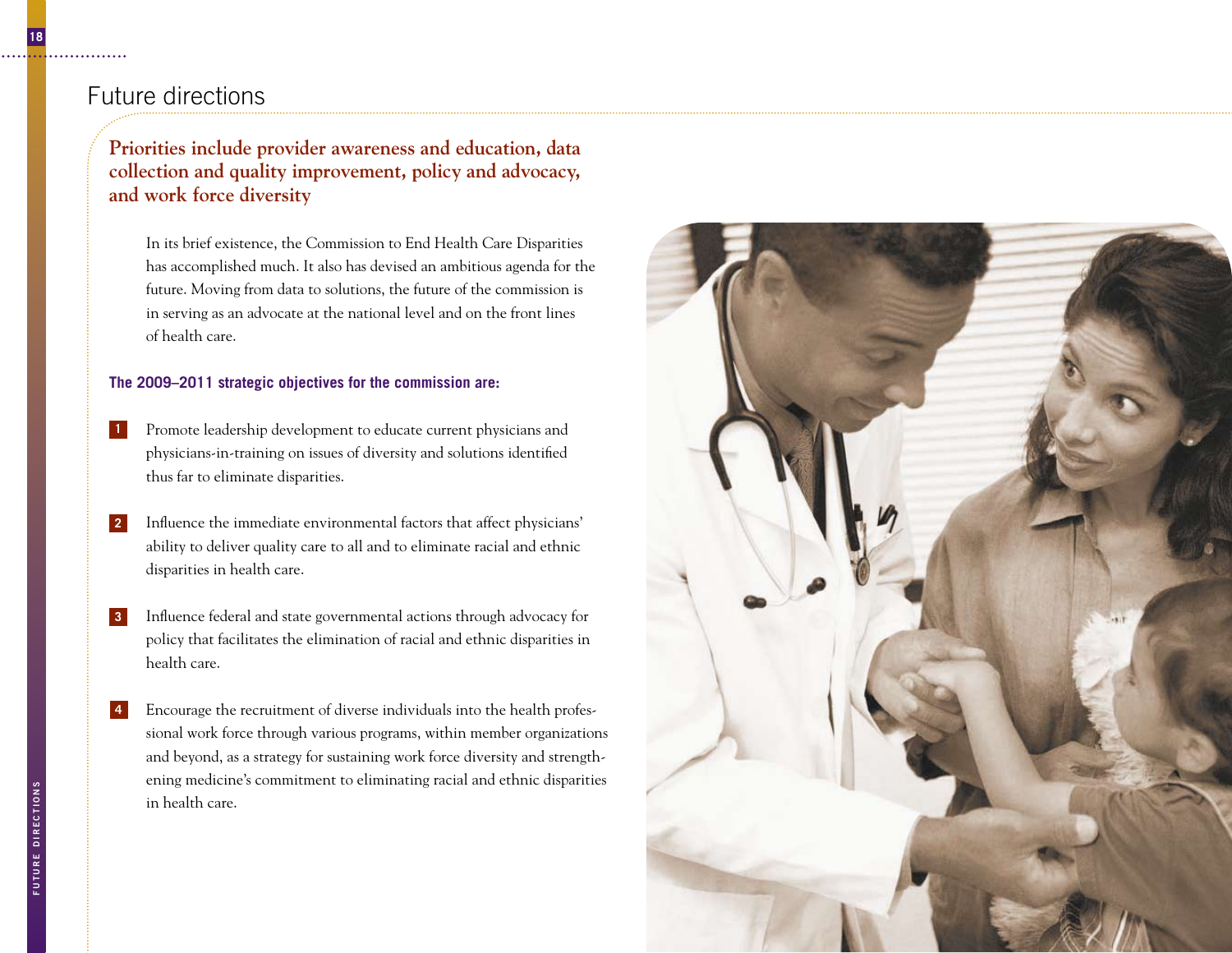#### **Organizations with a focus on disparities**

- Commission to End Health Care Disparities *www.ama-assn.org/go/commission*
- American Medical Student Association *www.amsa.org*
- Centers for Disease Control and Prevention Office of Minority Health *www.cdc.gov*
- Institute of Medicine *www.iom.edu*
- Medscape Health Diversity Online Resource Center *www.medscape.com*
- National Medical Association *www.nmanet.org*
- National Hispanic Medical Association *www.nhmamd.org*
- Student National Medical Association *www.snma.org*
- The Sullivan Commission on Diversity in the Healthcare Workforce *www.jointcenter.org*
- U.S. Office of Minority Health *www.omhrc.gov*

#### **Publications and educational programs**

- Agency for Healthcare Research and Quality. *National Healthcare Disparities Report, 2004*. *www.ahrq.gov/qual/ nhdr04/nhdr04.htm.* Accessed February 19, 2009.
- Smedley BD, Stith Butler A, Bristow LR, eds. *In the Nation's a Compelling Interest: Ensuring Diversity in the Health Care Workforce.* Washington, DC: National Academies Press; 2004. *www.iom.edu/CMS/3740/4888/18287.aspx.* Accessed February 19, 2009.
- Saha S, Braddock C. Introduction to Healthcare Disparities [online learning module]. Available from Talaria Inc. *http:// elearning.talariainc. com/pageview.asp?tut=190.* Accessed February 19, 2009.
- Like RC, Barrett TJ, Moon J. Educating physicians to provide culturally competent, patient-centered care. In *Perspectives: A View of Family Medicine in New Jersey.* 7(2):10–20. *www. njafp.org/documents/NJAFP\_2008\_2QFINAL\_2008101611 1034.pdf.* Accessed February 19, 2009.
- American Academy of Family Physicians. Quality Care for Diverse Populations [online training program]. *www.aafp.org/ online/en/home/cme/selfstudy/qualitycarevideo.html.* Accessed February 19, 2009.
- South-Paul JE, Like RC. Cultural competence for the health workforce. In DE Holmes, ed. *From Education to Regulation: Dynamic Challenges for the Health Workforce*. Washington, DC: Association of Academic Health Centers; 2008:123–152. *www. aahcdc.org/policy/reports/From\_Education\_to\_Regulation.pdf.* Accessed February 19, 2009.
- Institute of Medicine. *Unequal Treatment: Confronting Racial and Ethnic Disparities in Healthcare*. National Academies Press: 2002. *www.iom.edu/report.asp?id=4475.* Accessed February 19, 2009.

#### **Toolkits** (not intended to be a comprehensive list)

- Better Diabetes Care Improving Cultural Competency *www.betterdiabetescare.nih.gov*
- Delivering Culturally Effective Care for Patients with Diabetes *www.vlh.com*
- Family Physician's Practical Guide to Culturally Competent Care *www.cccm.thinkculturalhealth.org*
- Health Resources and Services Administration Cultural Competence Resources for Health Care Providers *www.hrsa.gov*
- Quality Interactions: The Patient-Based Approach to Cross-Cultural Care *www.criticalmeasures.net*
- Physician's Practical Guide to Culturally Competent Care *http://cccm.thinkculturalhealth.org*
- Unified Health Communication: Addressing Health Literacy, Cultural Competency, and Limited English Proficiency *www.hrsa.gov*

#### **Funding organizations** (not intended to be a comprehensive list)

- California Endowment Foundation *www.calendow.org*
- Kaiser Family Foundation *www.kff.org*
- The Robert Wood Johnson Foundation *www.rwjf.org*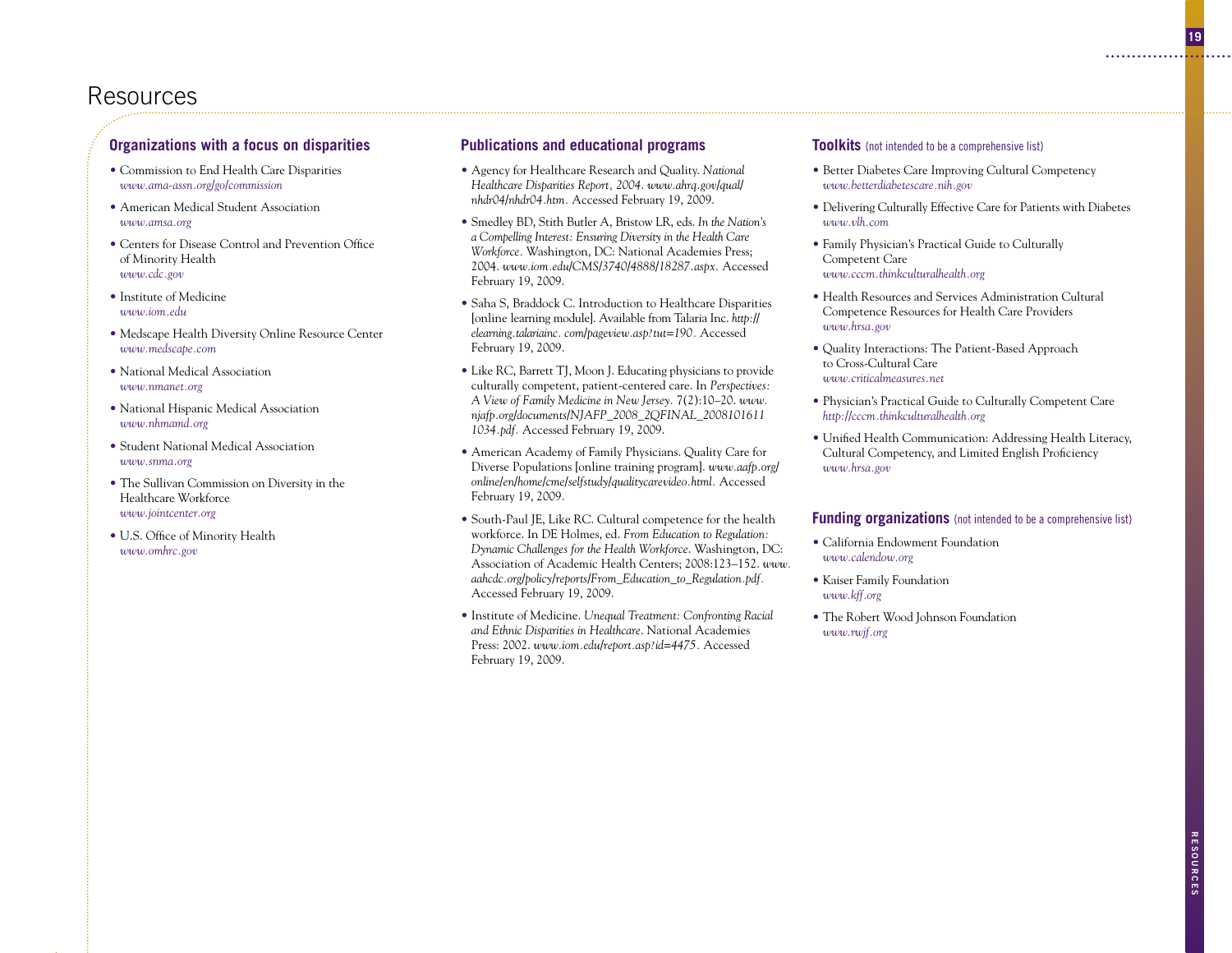## Member and affiliated organizations

Alliance of Minority Medical Associations Gary Puckrein, PhD

American Academy of Allergy, Asthma and Immunology Christine L.M. Joseph, PhD

American Academy of Dermatology Association Sandra W. Peters, MHA

American Academy of Family Physicians Larry Fields, MD

American Academy of Ophthalmology Mildred M.G. Olivier, MD

American Academy of Pediatrics Frances Dunston, MD, MPH

American Academy of Physician Assistants Robert Wooten, PA-C

American Association of Public Health Physicians Arvind K. Goyal, MD, MPH

American College of Cardiology Paul L. Douglass, MD

American College of Emergency Physicians Lynn Richardson, MD, FACEP

American College of Obstetricians and Gynecologists Raymond L. Cox, MD, MBA

American College of Physicians Charles K. Francis, MD, FACP

American College of Preventive Medicine Robert A. Gilchick, MD, MPH

American College of Surgeons N. Joseph Espat, MD, MS, FACS

American Medical Association Nancy H. Nielsen, MD, PhD Ronald M. Davis, MD, MPH John C. Nelson, MD, MPH

American Medical Association Council on Ethical and Judicial Affairs Regina Benjamin, MD, MBA

American Medical Association Council on Medical Education Baretta R. Casey, MD

American Medical Association Council on Science and Public Health Carolyn B. Robinowitz, MD

American Medical Association Minority Affairs Consortium Ada Stewart, MD

American Medical Association International Medical Graduates Section Nestor Ramirez-Lopez, MD

American Medical Association Women Physician Congress Lynn C. Epstein, MD, FAACAP, DFAPA

American Osteopathic Association Hector Lopez, DO

American Psychiatric Association Annelle Primm, MD

American Public Health Association Georges C. Benjamin, MD, FACP

American Society of Addiction Medicine Lawrence Brown Jr., MD, MPH

American Society of Clinical Oncology Edith Perez, MD

Association of American Indian Physicians Phillip Smith, MD, MPH

Association of American Medical Colleges Ann Steinecke, PhD

Association of Clinicians for the Underserved Kyu Rhee, MD, MPP

Association of Minority Health Professionals Schools

L. Eric Jerome, MD

AstraZeneca Pharmaceuticals\*\* Anne Berry Paul G. Alexander

BlueCross BlueShield Association\* John M. Montgomery, MD, MPH, FAAFP, CPE

California Medical Association Anmol S. Mahal, MD

California Medical Association Foundation Diana Ramos, MD

Chicago Medical Society William McDade, MD, MBA

Coca-Cola North America\*\* Lauventria Robinson

Eli Lilly & Company\*\* Jacqueline K. Giovanoni

Florida Medical Association Glenda Henderson

Gay and Lesbian Medical Association Joel Ginsberg, JD, MBA

Illinois State Medical Society William E. Kobler, MD

Massachusetts Medical Society Alice Coombs, MD

Medical Society of New Jersey Robert C. Like, MD, MS

Medical Society of the State of New York Anthony A. Clemendor, MD

Medtronic Eric M. Winston

Michigan State Medical Society Willie Underwood III, MD

Multicultural Healthcare Education Foundation Jose Rodriguez Diaz, MD

National Alaska Native American Indian Nurses Association\* Beverly Patchell, RN, MS, CNS

National Association of Hispanic Nurses\* Norma Martinez

National Black Nurses Association\* Azella C. Collins, MSN, RN, PRP

National Hispanic Medical Association Elena Rios, MD, MSPH

National Medical Association Carolyn Barley Britton, MD, MS Sandra L. Gadson, MD Randall W. Maxey, MD, PhD

National Minority Organ Tissue Transplant Education Program Cleve Callendar, MD

Network of Ethnic Physician Organizations Arthur Fleming, MD, FACS, FCCP

National Pharmaceutical Council\* Richard Levy, PhD

Ohio State Medical Association Molly A. Katz, MD

Pfizer\*\* Candace S. Howell Michael Flescher

PhRMA\*\* Marieli Colon-Padilla

Purdue Pharma\*\* Pamela Bennett, BSN, RN

Society of Critical Care Medicine Errington Thompson, MD

Texas Medical Association Andrew Eisenberg, MD, MHA

The CHEST Foundation Allen I. Goldberg, MD, MBA, Master FCCP Sheik N. Hassan, MD, FCCP

Uniformed Services University Evelyn Lewis, MD, MA

United Healthcare Foundation Arthur J. Puff, MD, FACEP

White House Initiative on Asian Americans and Pacific Islanders\* Akshay Desai, MD, MPH

W. Montague Cobb Health Institute–NMA Randall C. Morgan Jr., MD, MBA

\*Affiliate members \*\*Corporate sponsors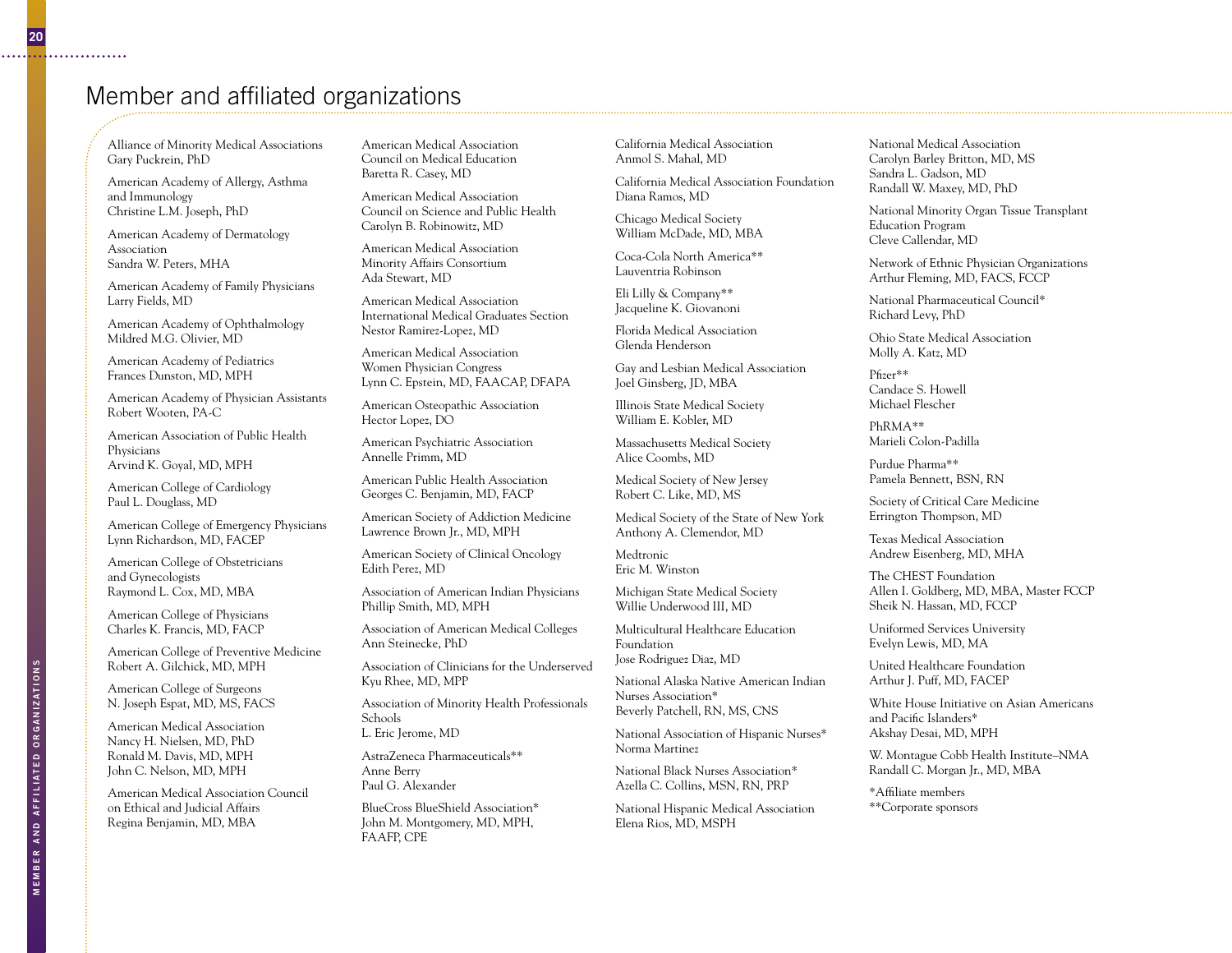